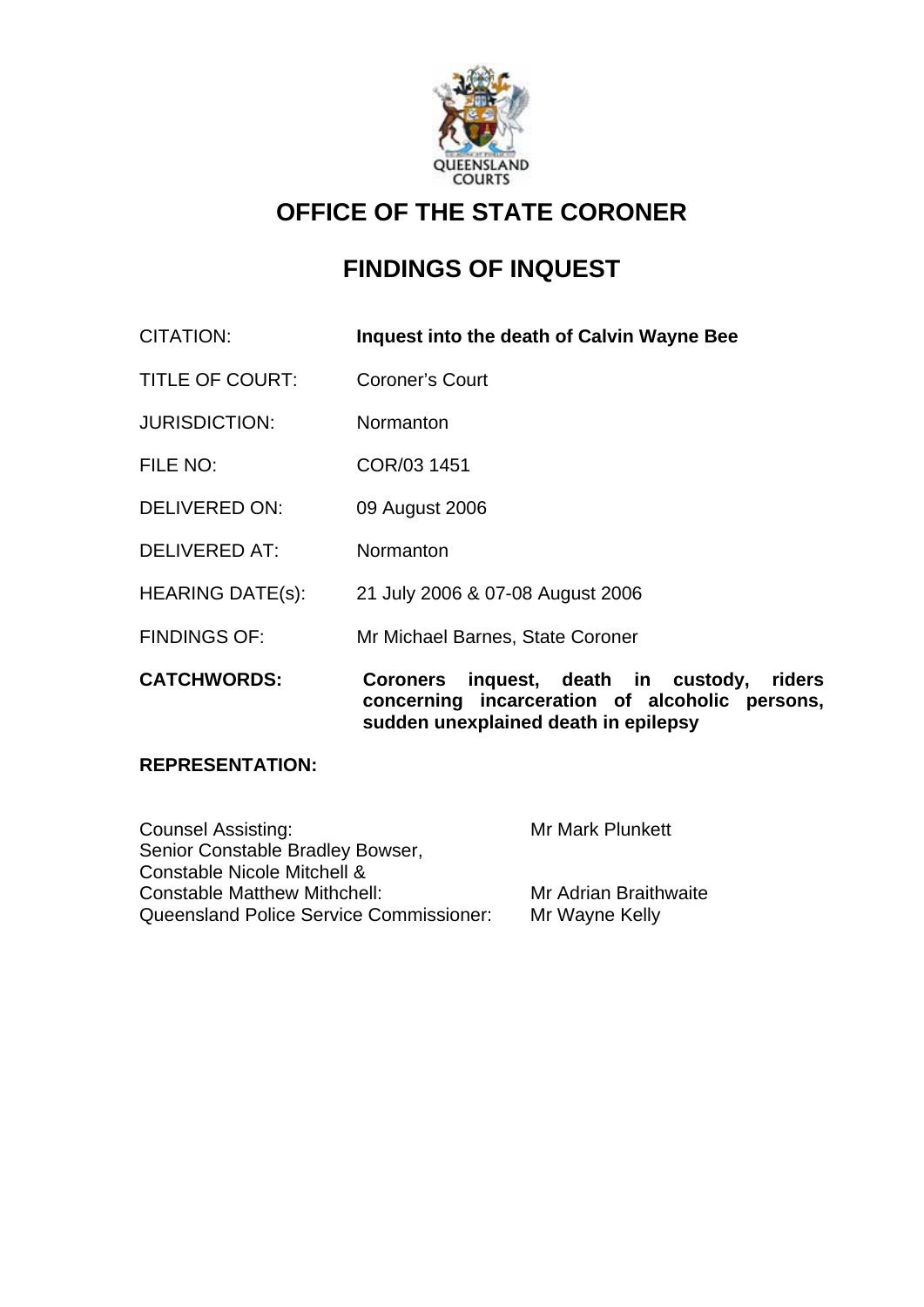## Findings of the Inquest into the death of Calvin Wayne Bee

| Recommendation 1. - A review of the assessment and treatment of alcohol |  |
|-------------------------------------------------------------------------|--|
|                                                                         |  |
|                                                                         |  |

#### **Table of Contents**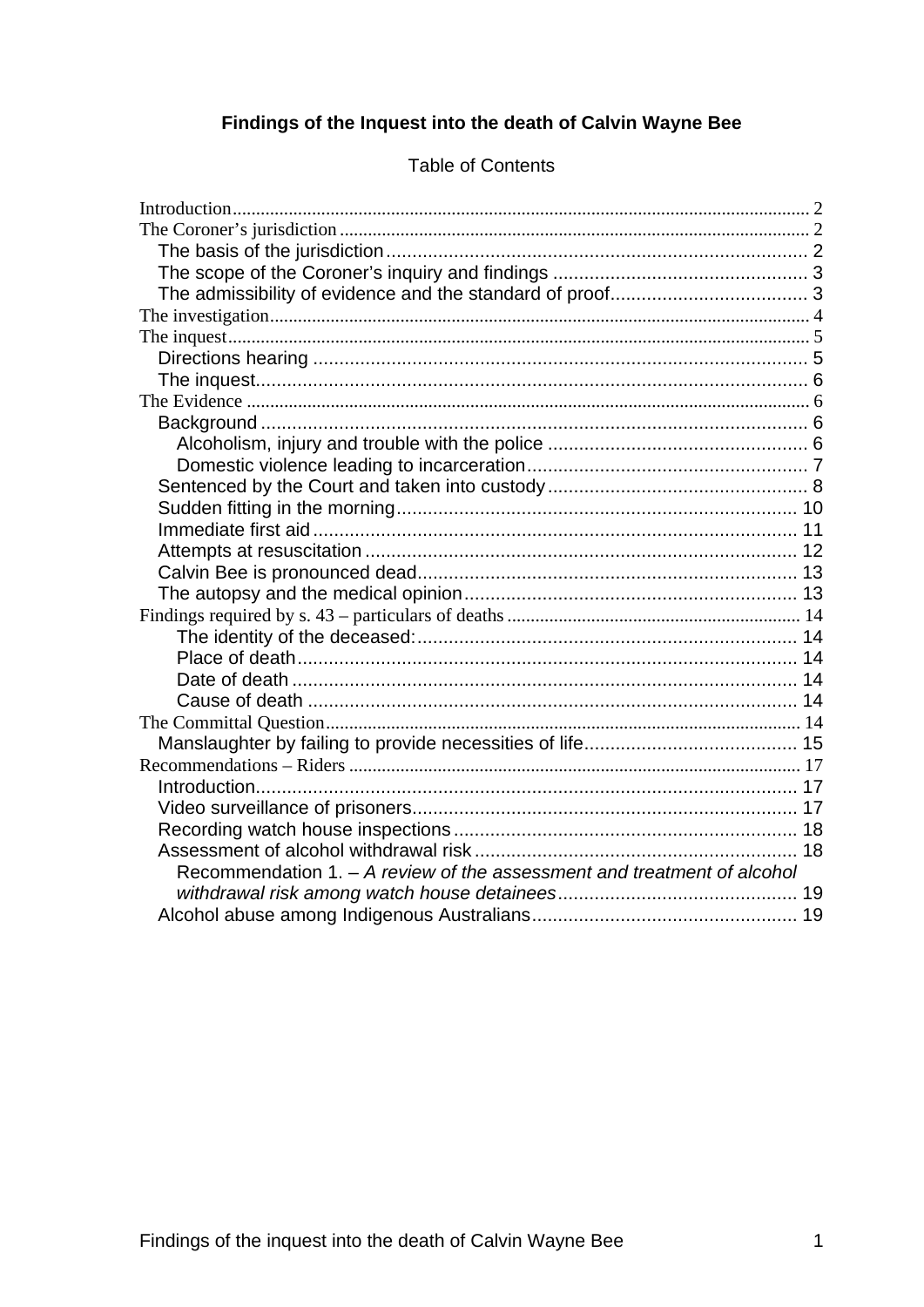*The Coroners Act 1958* provides in s. 43(1) that after considering all of the evidence given before a coroner at an inquest the coroner shall give his or her findings in open court. What follows are my findings in the inquest held into the death Calvin Wayne Bee.

## **Introduction**

On 18 August 2003, Mr Bee, a 42 year old Aborigine, was sentenced by the Magistrates Court at Normanton to six months imprisonment for three breaches of domestic violence orders. He was taken into custody and held at the watch house at Normanton. At that time he appeared to be in good health and did not appear to be affected by liquor. He did not complain to police of any illness or injury, nor was any apparent.

The next morning at about 7.00am, Mr Bee was lying on a bench in a communal cell when he was seen to convulse, fall to the ground, continue to fit, and lapse into unconsciousness.

Despite attempts by an ambulance officer who soon arrived, Mr Bee was unable to be resuscitated.

These findings explain how the death occurred and determine whether any person should be charged with a criminal offence in connection with the death. They also consider whether changes to police procedures could reduce the likelihood of deaths occurring in similar circumstances in future.

# **The Coroner's jurisdiction**

In England, coroners have investigated sudden and violent deaths for eight hundred years and they have done the same in this country since European occupation. However, many people still have a limited understanding of the role and function of coroners and inquests. A potential for further confusion arises in this case as a result of the passing of the *Coroners Act 2003* in the period intervening since the death and this inquest. It is therefore appropriate that before I turn to an examination of the evidence in this case, I say something about those issues, to put what comes after in some context.

## *The basis of the jurisdiction*

Although this inquest was concluded in 2006, as the death being investigated occurred before 1 December 2003, the date on which the *Coroners Act 2003* was proclaimed, it is a "*pre-commencement death*" within the terms of s. 100 of that Act and the provisions of the *Coroners Act 1958* (the Act) are therefore preserved in relation to it.

Because the death occurred while the deceased was detained in a watch house, the police were obliged by s.12(1) of the Act to report it to a coroner. Section 7(1)(a) (i) and (iii) confer jurisdiction on a coroner to investigate such a death and s.7B authorizes the holding of an inquest into it.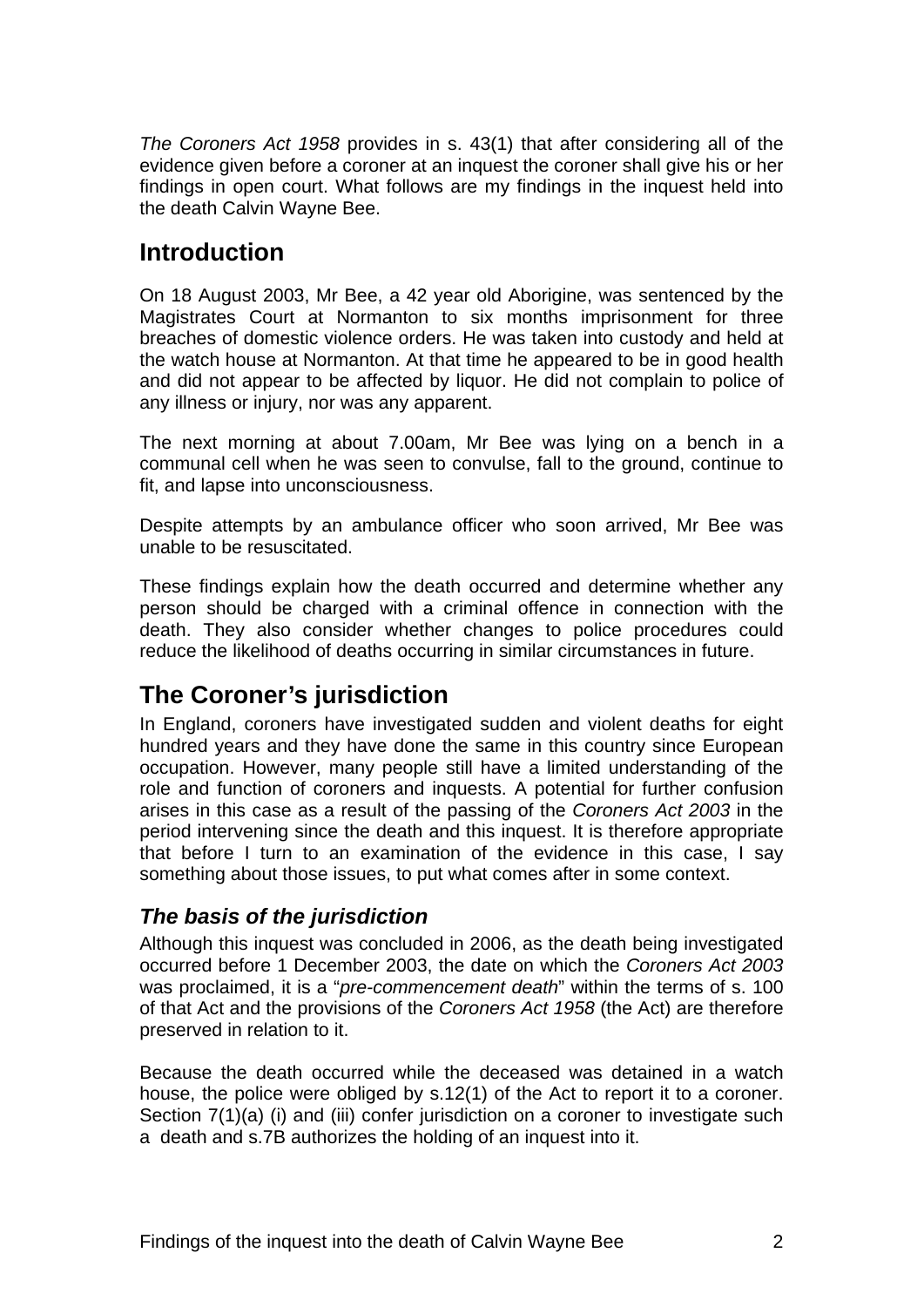## *The scope of the Coroner's inquiry and findings*

A coroner has jurisdiction to inquire into the cause and the circumstances of a reportable death.

The Act, in s. 24, provides that where an inquest is held, it shall be for the purpose of establishing as far as practicable:-

- the fact that a person has died,
- the identity of the deceased.
- when, where and how the death occurred, and
- whether anyone should be charged with a criminal offence alleging
- he/she caused the death.

After considering all of the evidence presented at the inquest, findings must be given in relation to each of those matters to the extent that they are able to be proven.

An inquest is not a trial between opposing parties but an inquiry into the death. In a leading English case it was described in this way:-

*It is an inquisitorial process, a process of investigation quite unlike a criminal trial where the prosecutor accuses and the accused defends...* 

*The function of an inquest is to seek out and record as many of the facts concerning the death as the public interest requires.*<sup>1</sup>

The focus is on discovering what happened, not on ascribing guilt, attributing blame or apportioning liability. The purpose is to inform the family and the public of how the death occurred with a view to reducing the likelihood of similar deaths. As a result, the Act authorizes a coroner to make preventive recommendations,<sup>2</sup> referred to as "*riders*" but prohibits findings or riders being framed in a way that appears to determine questions of civil liability or suggests a person is guilty of any criminal offence.<sup>3</sup>

## *The admissibility of evidence and the standard of proof*

Proceedings in a coroner's court are not bound by the rules of evidence because s.34 of the Act provides that "*the coroner may admit any evidence the coroner thinks fit"* provided the coroner considers it necessary to establish any of the matters within the scope of the inquest.

This flexibility has been explained as a consequence of an inquest being a fact-finding exercise rather than a means of apportioning guilt; an inquiry rather than a trial. $4$ 

<sup>1</sup> *R v South London Coroner; ex parte Thompson* (1982) 126 S.J. 625 <sup>2</sup>

 $2$  s.43(5)

 $3$  s.43(6)

<sup>4</sup> *R v South London Coroner; ex parte Thompson* per Lord Lane CJ, (1982) 126 S.J. 625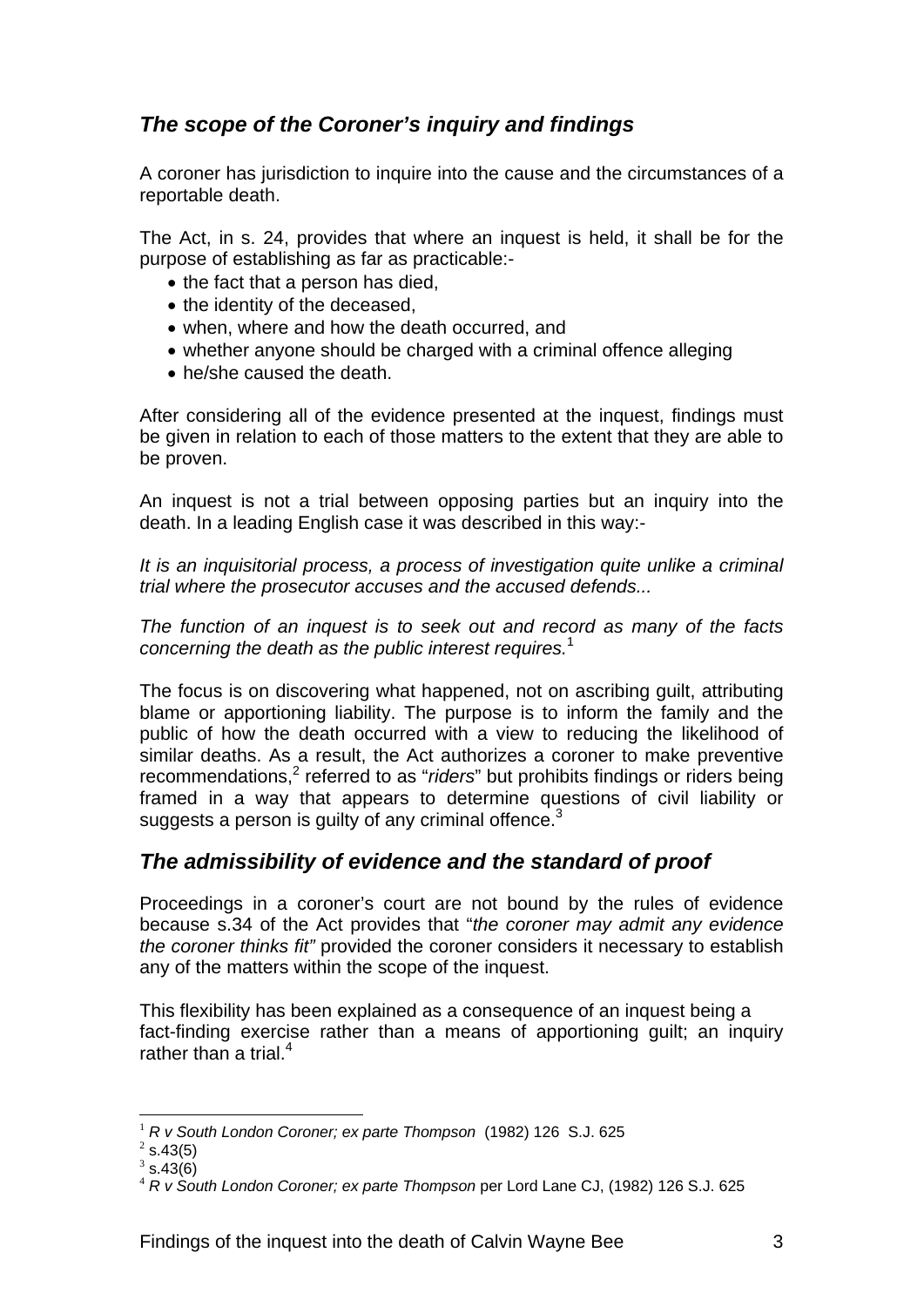A coroner should apply the civil standard of proof, namely the balance of probabilities, but the approach referred to as the *Briginshaw* sliding scale is applicable.<sup>5</sup> This means that the more significant the issue to be determined, the more serious an allegation or the more inherently unlikely an occurrence, the clearer and more persuasive the evidence needed for the trier of fact to be sufficiently satisfied that it has been proven to the civil standard.<sup>6</sup>

Of course, when determining whether anyone should be committed for trial, a coroner can only have regard to evidence that could be admitted in a criminal trial and will only commit if he/she considers an offence could be proven to the criminal standard of beyond reasonable doubt.

It is also clear that a coroner is obliged to comply with the rules of natural justice and to act judicially.<sup>7</sup> This means that no findings adverse to the interest of any party may be made without that party first being given a right to be heard in opposition to that finding. As *Annetts v McCann*<sup>8</sup> makes clear that includes being given an opportunity to make submissions against findings that might be damaging to the reputation of any individual or organization.

# **The investigation**

As can be readily appreciated whenever a death is connected with police action it is essential that the matter be thoroughly investigated to allay any suspicions that inappropriate action by the officers may have contributed to the death. It is also desirable that the general public be fully apprised of the circumstances of the death so that they can be assured that the actions of the officers have been appropriately scrutinised. The police officers involved also have a right to have an independent assessment made of their actions so that there can in future be no suggestion that there has been any "*cover up*."

At 8:00 am on 19 August 2003 after arriving to commence duty at Normanton Detective Senior Constable Michael Anderson of the Criminal Investigation Branch was informed of the death of the deceased. He spoke to the Regional Crime co-ordinator and was directed to commence an investigation by taking statements from the prisoners who were incarcerated with Mr Bee. He attended at the watch house, secured the scene and took photographs of it.

At 8:30 am on 19 August 2003 the Mt Isa coroner was advised of the death. Also on the morning of 19 August, Detective Senior Sergeant Ian Anderson the officer in charge of the Mount Isa CIB was directed to travel to Normanton. He arrived early in the afternoon. Fortuitously, Inspector Loxton of the Ethical Standards Command (the ESC) was in Townville involved in another matter and was able to be re-deployed with minimal delay. He therefore arrived in

<sup>&</sup>lt;sup>5</sup> Anderson v Blashki [1993] 2 VR 89 at 96 per Gobbo J<br><sup>6</sup> Briginshaw v Briginshaw (1938) 60 CLR 336 at 361 per Sir Owen Dixon J<br><sup>7</sup> Harmsworth v State Coroner [1989] VR 989 at 994 and see a useful discussion of the issu in Freckelton I., "Inquest Law" in *The inquest handbook*, Selby H., Federation Press, 1998 at 13

<sup>8</sup> (1990) 65 ALJR 167 at 168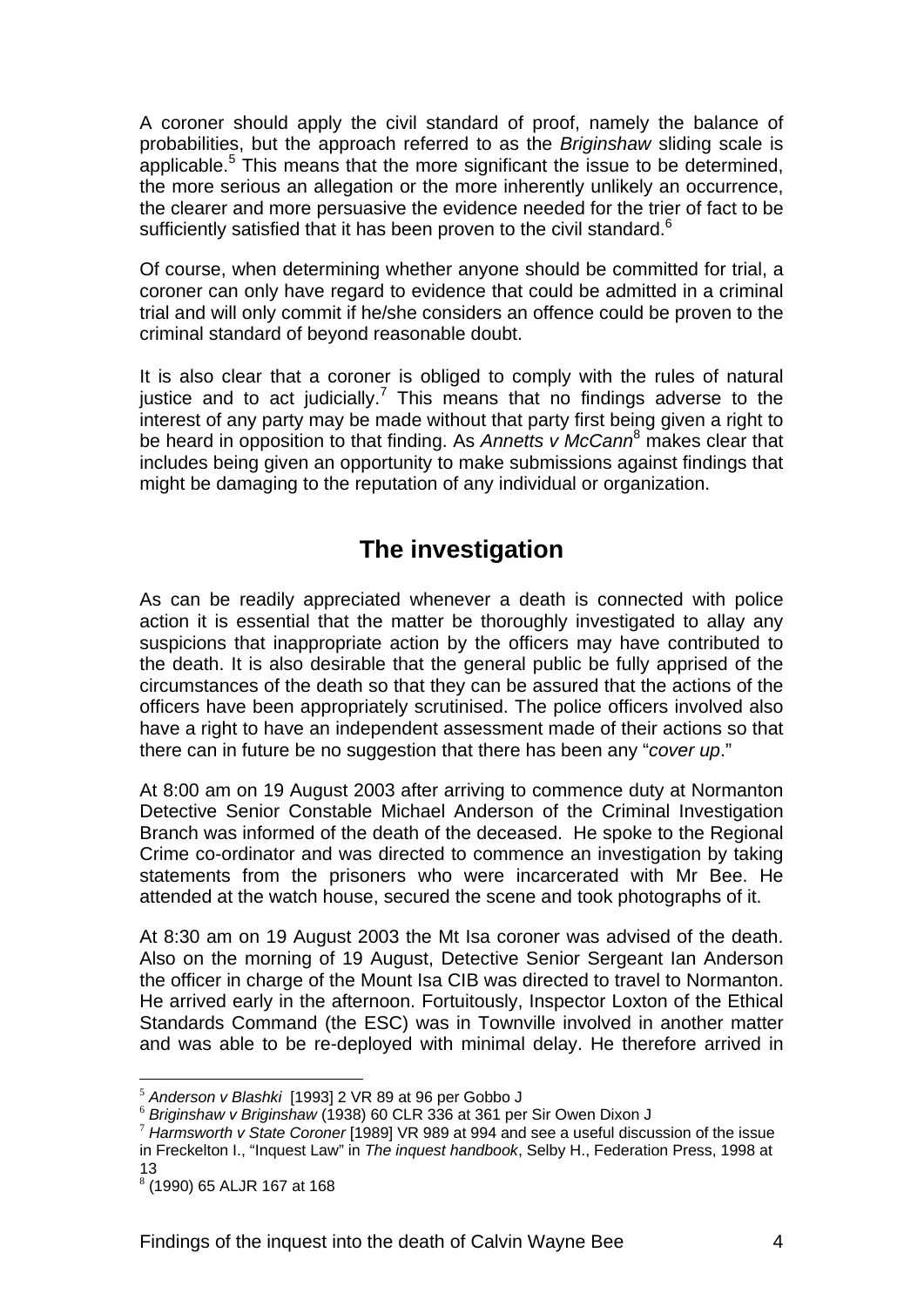Normanton soon after Senior Sergeant Anderson and they took control of the investigation and commenced taking statements from relevant witnesses and interviewing the officers involved. Their investigation was thorough and competently carried out. I am satisfied that it rigorously examined all of the relevant issues.

The Royal Commission into Aboriginal Deaths in Custody observed of a police investigation into custodial death that: '*It is a question of establishing and maintaining a system which will evoke trust. It is not only a question of justice but of justice being seen to be done'.<sup>9</sup>* 

To this end it was recommended by the Royal Commission that all officers involved in the investigation of a death in police custody be selected from an Internal Affairs Unit or from a police command area other than that in which the death occurred and **in every respect should be as independent as possible** from police officers concerned with matters under investigation. Police officers who were on duty during the time of last detention of a person who died in custody should take no part in the investigation into that death save as witnesses or, where necessary, for the purpose of preserving the scene of death. $10<sup>10</sup>$ 

The circumstances of the initial investigation of this death graphically illustrates the practical difficulties of attaining these high standards, particularly remote regions. Obviously, it would not have been appropriate for no investigative steps to be taken until an officer from the Brisbane based ESC arrived. On the other hand, detailing a local officer to commence the inquiry, led to the undesirable outcome whereby the initial investigator later participated in the interviews of the subject officers as their support person. Such dual roles are not compatible. I hasten to add however that I do not believe that this unusual arrangement compromised the integrity of the investigation on this occasion.

# **The inquest**

#### *Directions hearing*

.

1

On 21 July 2006, I opened the inquest with a directions hearing at which Mr Mark Plunkett of Counsel was appointed to assist me. The Commissioner of the Queensland Police Service and the officers involved in the detention of Mr

<sup>&</sup>lt;sup>9</sup> RCIADIC National Report, v 3 p 120 [4.2.22].

<sup>10</sup> RCIADIC Recommendation 33; see also 32; 34; 35 and *State Coroner's Guideline* 7.5 providing that deaths in custody warrant particular attention because of the responsibility of the state to protect and care for people it incarcerates, the vulnerability of people deprived of the ability to care for themselves, the need to ensure the natural suspicion of the deceased's family is allayed and public confidence in state institutions is maintained. Further, a thorough and impartial investigation is also in the best interests of the custodial officers; Also *State Coroners Guidelines*, 7.3 that investigations 'must commence from the premise that they are potential homicide cases.' OPM 1.17 providing that deaths in custody 'are to be conducted expeditiously and impartially'; OPM 1.17; OPM 16.24.3.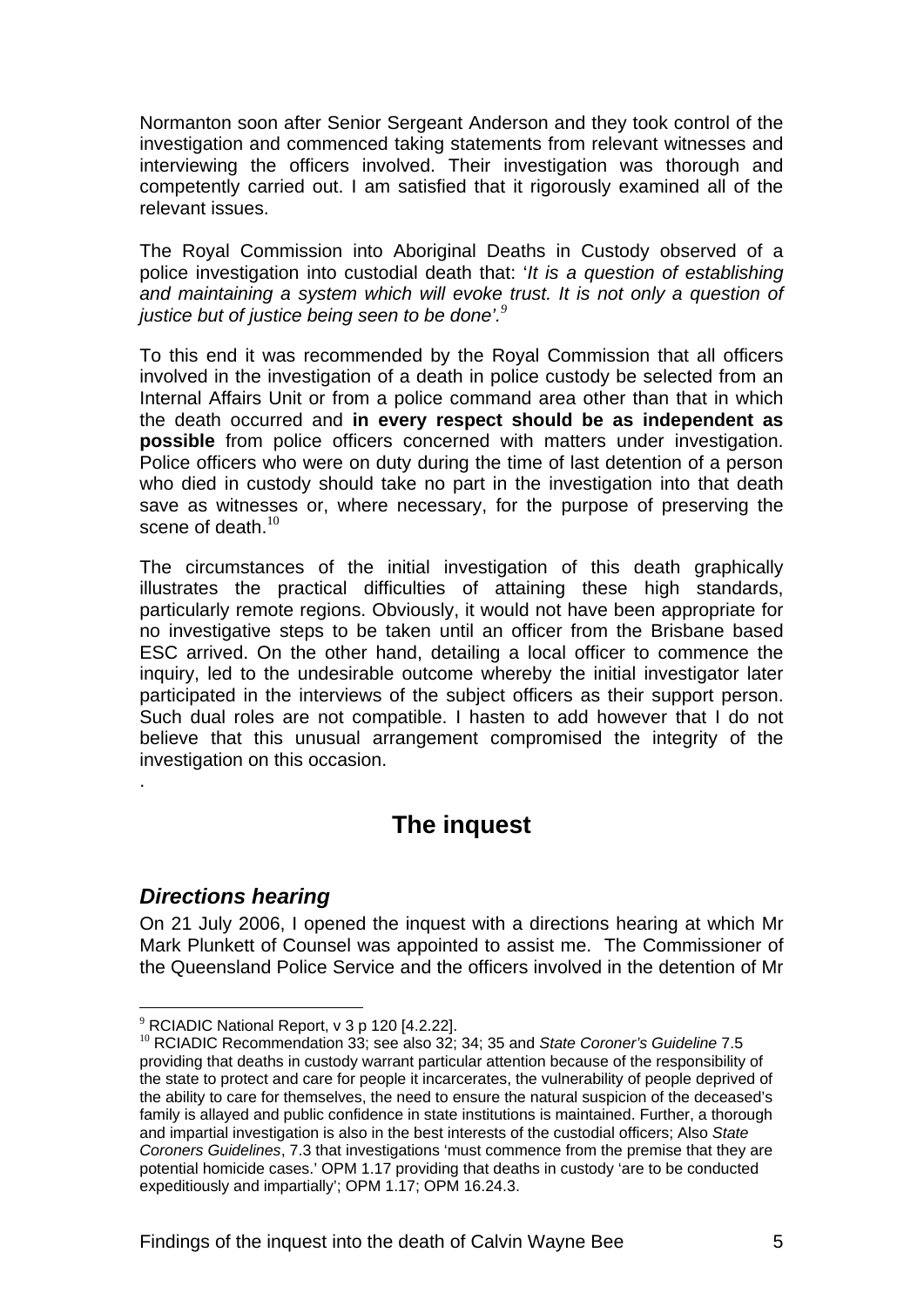Bee were granted leave to appear. The family of Mr Bee were advised of the hearing as was the Aboriginal and Torres Strait Islander Legal Service. Counsel Assisting outlined the issues to be examined at the inquest and the witnesses it was proposed to call to give oral evidence.

## *The inquest*

The inquest commenced on 7 August 2006 and evidence was given over the next two days. Fifteen witnesses were called to give oral evidence and 59 exhibits were tendered. The family of Mr Bee were not separately represented but they conferred frequently with Mr Plunkett and I trust the issues that were of concern to them were adequately ventilated.

## **The Evidence**

I turn now to the evidence. Of course I cannot even summarise all of the information contained in the exhibits and transcript but I consider it appropriate to record in these reasons the evidence I believe is necessary to understand the findings I have made.

### *Background*

The deceased was an Aboriginal man, born on 21 May 1961 at Normanton in the Gulf of Carpentaria. He grew up and had lived all of his life in the Normanton area. He was an active hunter and fisher and engaged in these activities with his younger siblings and extended family.

He was 42 years of age at the time of his death. By general Australian standards this is a young age to die. However a death at this age, brought about by poor health, is endemic for Aboriginal people in Australia.

#### **Alcoholism, injury and trouble with the police**

By all accounts, and plainly supported by medical and police records, the deceased had a long history of alcohol abuse, particularly over the last 12 years of his life.

He was first arrested for drunkenness when he was 16 years of age and dealt with by way of admonishment and discharge by the Children's Court at Normanton.

In 1991 and 2000 he was reported to be drinking three to four casks of wine a day. These anecdotal accounts are corroborated by pathology tests in 1991 and 2002 which showed liver damage consistent with chronic alcohol abuse. The autopsy found chronic damage to the brain and the liver of the deceased caused by alcohol consumption.

It is unsurprising therefore, that the deceased had a long criminal history for public drunkenness, obscene language, disorderly conduct, wilful damage, dangerous operation of a motor vehicle and assault. The deceased had 11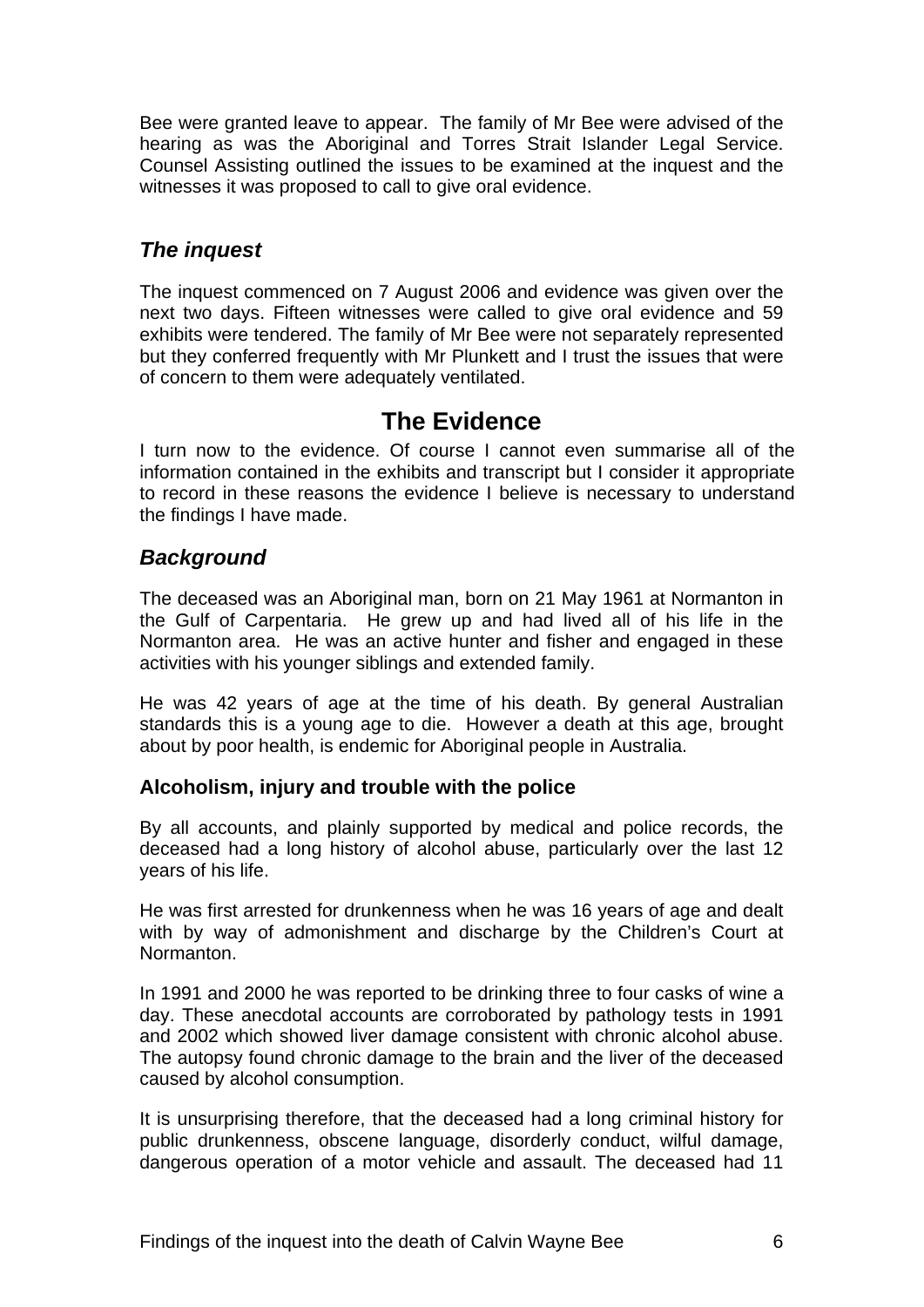breaches of domestic violence orders, the first recorded when he was 30 years of age. He was frequently involved in violent fights.

He had been married but was separated from his wife. Since 1989, Mr Bee lived in a domestic relationship with Ms Bettina Gregory. She said that in his latter years they regularly drank a cask of wine a day and not necessarily every day, although she also said in evidence that Mr Bee drank most days.

She stated that each fortnight they would receive a combined welfare payment of \$670.00. They used much of this to buy what the locals call "fruity"- white wine sold in four litre casks.

His partner also stated that after long drinking bouts Mr Bee would suffer delirium tremens, or the 'horrors', during which he would shake, hear voices and see images of dead people coming towards him. Again, this was not a condition for which the deceased had sought medical help although the records of the local hospital record that in January 2003 he was given sedatives to ameliorate these symptoms.

His younger brother, Hendrick Bee knew the deceased to be a heavy drinker, but was unable to say whether the deceased had ever suffered a fit and as far as he knew no one in his family was ever known to have taken a fit.

There were no medical or police records of the deceased indicating that the deceased had ever suffered from convulsions or that he had been diagnosed with epilepsy, or that he was any taking medication for the health ravages inevitably wrought by his excessive alcohol intake.

#### **Domestic violence leading to incarceration**

Sadly, it is common for alcoholics to engage in violence against intimates. The deceased did this to the extent that on 26 July 2002 the Magistrates Court at Kowanyama issued a domestic violence order against Mr Bee as a result of his violence towards Ms Gregory. The court file suggests that on 12 September 2002 the order was served on the deceased and explained to him. The evidence of his partner and various police officers indicates that this order proved to be ineffective to protect Ms Gregory from Mr Bee's violent outbursts.

On 23 March 2003 his partner made a complaint to the police alleging that Mr Bee had, on 21 March 2003, dragged her from her bed, pinned her to the bed room wall by holding her at the throat and threatened to kill her. When he released her, she ran from the house and sought shelter with a neighbour, after which the police took her to stay with family and friends.

At about 6:00 pm on 9 April 2003 at Normanton it seems Mr Bee assaulted Ms Gregory by pushing her to the ground, and punching her about the face. He left the scene before the police arrived. At about 11:00 pm that evening at another address the deceased approached his partner with a knife demanding that she go home with him. The police were again called. According to the police who responded, both Mr Bee and Ms Gregory were very intoxicated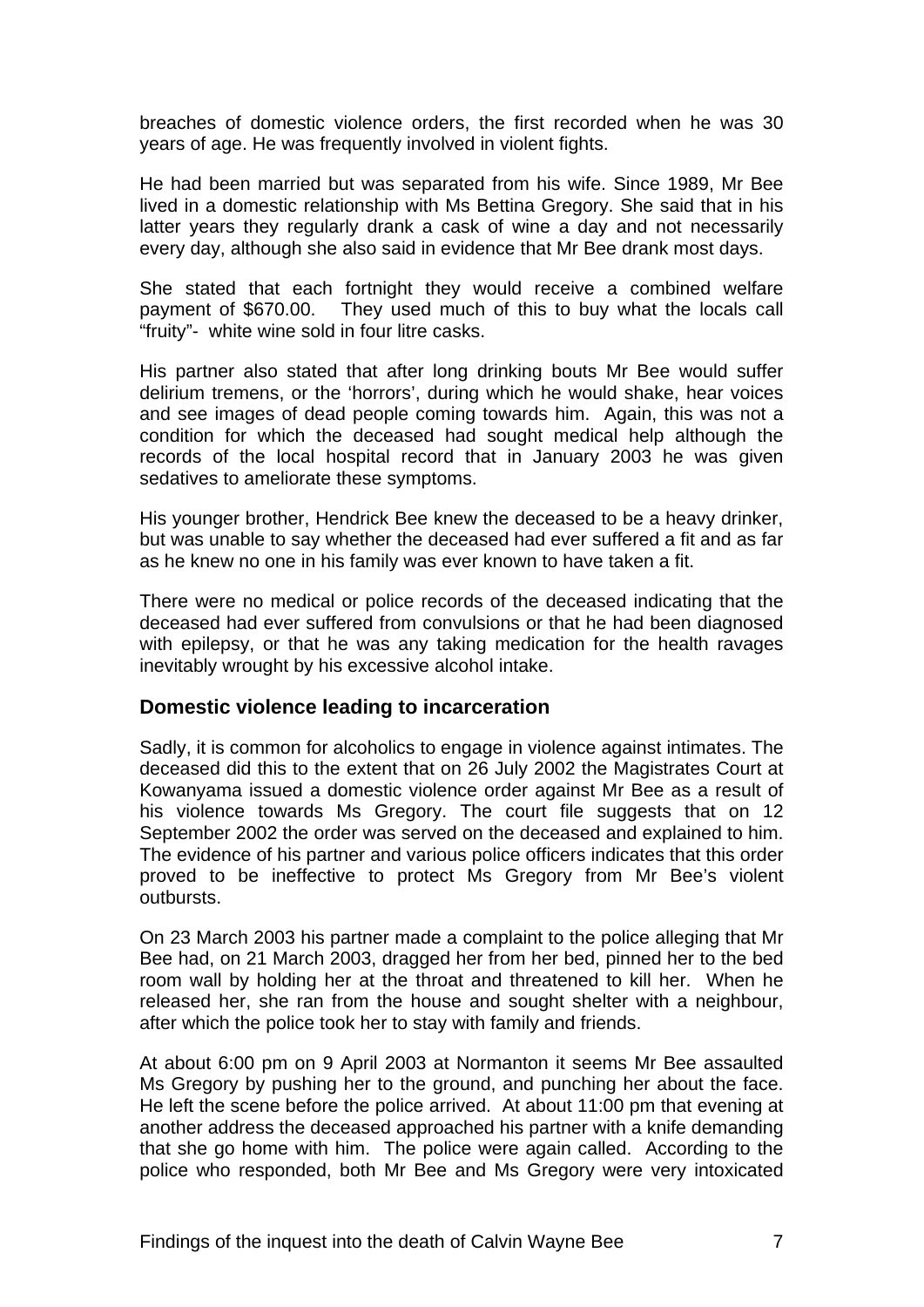and by the time they arrived Ms Gregory had disarmed Mr Bee and she declined to be taken to another location.

At 11.10 am on 11 April 2003 Mr Bee was seen by police to be arguing with Ms Gregory on the veranda of the Purple Pub at Normanton. They moved on after being told to do so by police. But as they walked down the middle of Landsborough Street Mr Bee was observed to be yelling and swearing loudly at Ms Gregory and then at the police, when they asked him to desist. Mr Bee resisted arrested and was charged with behaving in a disorderly manner, obstructing police and assaulting police and he was taken into custody.

While in custody for these matters, the deceased was charged with three breaches of the domestic violence orders arising out assaults upon Ms Gregory. He was released on his own undertaking to appear before the Magistrates Court at Normanton on 18 August 2003.

#### *Sentenced by the Court and taken into custody*

That morning, before attending court, the deceased and his wife drank one cask of "fruity" between them although it seems possible that they may have shared it with friends. When giving evidence at the inquest Ms Gregory seemed to want to minimise the amount that Mr Bee drank on this day insisting that he only had two glasses and that they did not finish the cask. They then walked to the court house and waited for Mr Bee's case to come on for hearing. Ms Gregory said Mr Bee knew it was likely that he would be sent to prison but he was not particularly distressed at this prospect.

The charges were not dealt with by lunch time and so they went home and ate lunch. Mr Bee also had another glass of "fruity".

After lunch a field officer from the Aboriginal Legal Service picked him up and drove him back to the court house.

Mr Bee contested the DVO breaches but he was convicted and sentenced to six months imprisonment on two of the offences and one month's imprisonment for the third, with all sentences to be served concurrently. He was fined in relation to the public order offences with default periods meaning the fines would be "cut out" while the main sentence was served.

The charging officer, Senior Constable Bowser, was present for the sentencing and took the deceased to the police watch house to be held there until he could be delivered into the custody of a Department of Corrective Services to serve his sentence. It was intended that Mr Bee stay in the Normanton watch house over night and be transferred to Mt Isa the next day and then onto the Townsville Correctional Centre.

The watch house is part of the Normanton police station which is located next door to the court house. At about 7:05 pm the deceased was taken into the station day room where he was given into the custody of Constable Nicole Mitchell.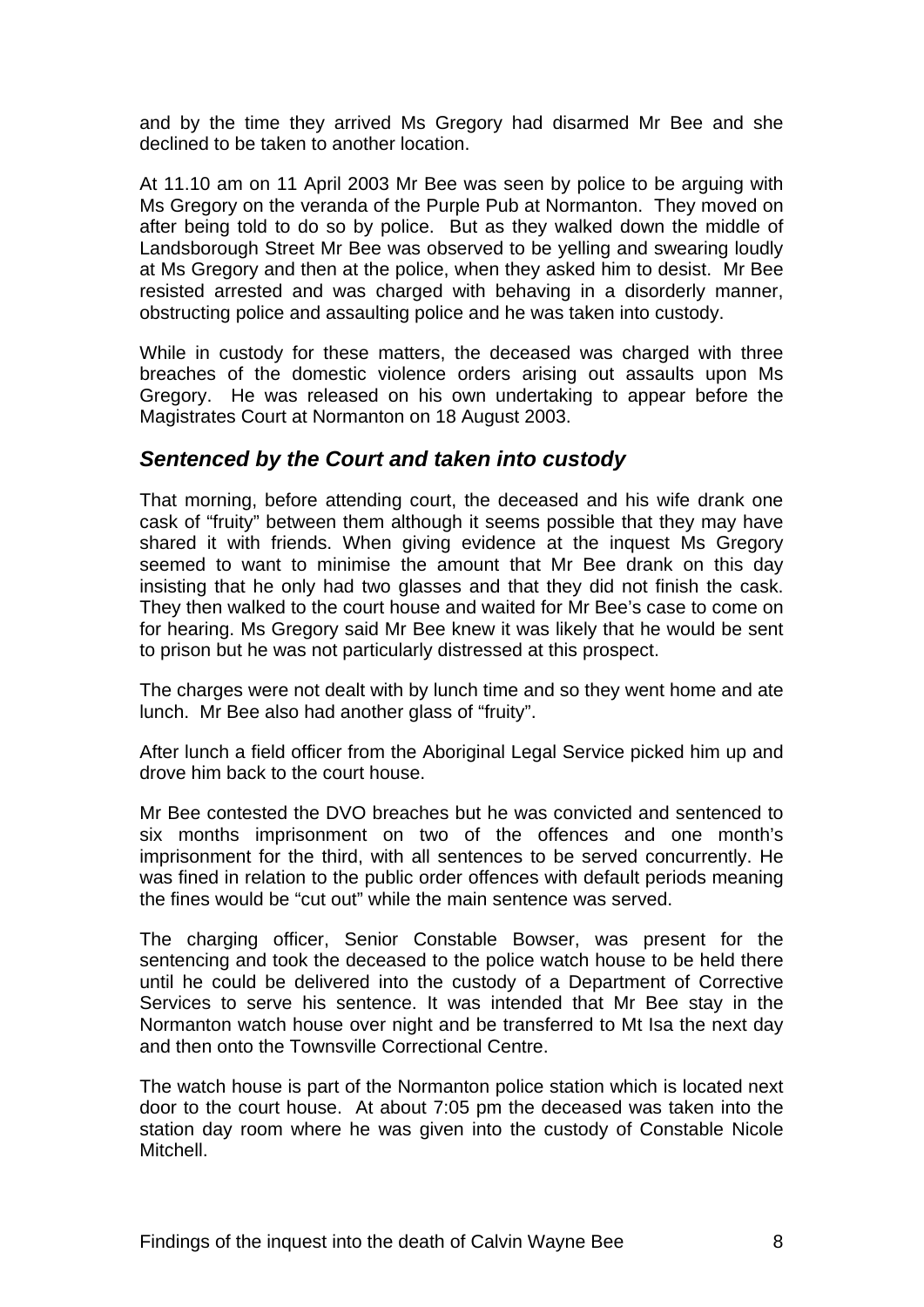Also present in the day room at the time was Nicole's husband, Constable Matthew Mitchell and Senior Constable Bowser. Constable Nicole Mitchell processed the deceased by entering his details into the watch house register. In accordance with proper procedure, she also asked Mr Bee a number of medical questions that are printed on each page of the register. According to all three officers, the deceased answered each of these questions in turn clearly and quickly and appeared to be in good health. All also say that Mr Bee did not appear to be affected by liquor. Relevantly, those questions included "*Do you suffer from any of the following: (a) Epilepsy?"* And *"Do you drink more than 6 alcoholic drinks a day?"* Mr Bee answered both in the negative.

Senior Constable Bowser then searched Mr Bee, removed his belt and shoe laces before Constable Nicole Mitchell placed the deceased into the male bulk cell, that is a large cell that is used to house multiple prisoners, particularly Aborigines, in the belief that the company lowers the risk of suicide.

There were two other prisoners in there; Vernon Roberts and Garth Moses. A female prisoner, Erica Roslyn Wilson, was in a separate female section of the cells.

Prisoner Moses, who had known the deceased since boyhood, greeted the deceased. They talked and discussed their respective sentences. Mr Bee told them that he'd been drinking that day and the day before. In view of the frequency with which he did this it might be concluded that the drinking was excessive if it was noteworthy.

The other prisoner, Mr Roberts, gave evidence at the inquest that Mr Bee looked unwell and coughed a bit when he was brought to the cell. He didn't eat his evening meal when it was served.

Also on duty at this time was Police Liaison Officer Katherine Roberta Snow. She knew the deceased as he was related to her. She knew that the deceased had a serious drinking problem.

Shortly after 7:00 pm Ms Snow saw the deceased and the other prisoners receiving their evening meals. Later she observed the deceased on the television monitor sleeping soundly. From her observations Ms Snow had no reason to think that that the deceased was ill.

After dinner Constable Nicole Mitchell collected the plates and utensils and said all prisoners appeared to be in good spirits.

At about 8:30 pm Constable Nicole Mitchell again went to the cells to have Mr Bee sign the property receipt form. Again, according to her, the deceased appeared to be well.

Some time later Constable Nicole Mitchell distributed blankets and turned out the main lights. Thereafter during the evening the light from the hallway is sufficient to see into the cell and enough for the video monitor to work properly.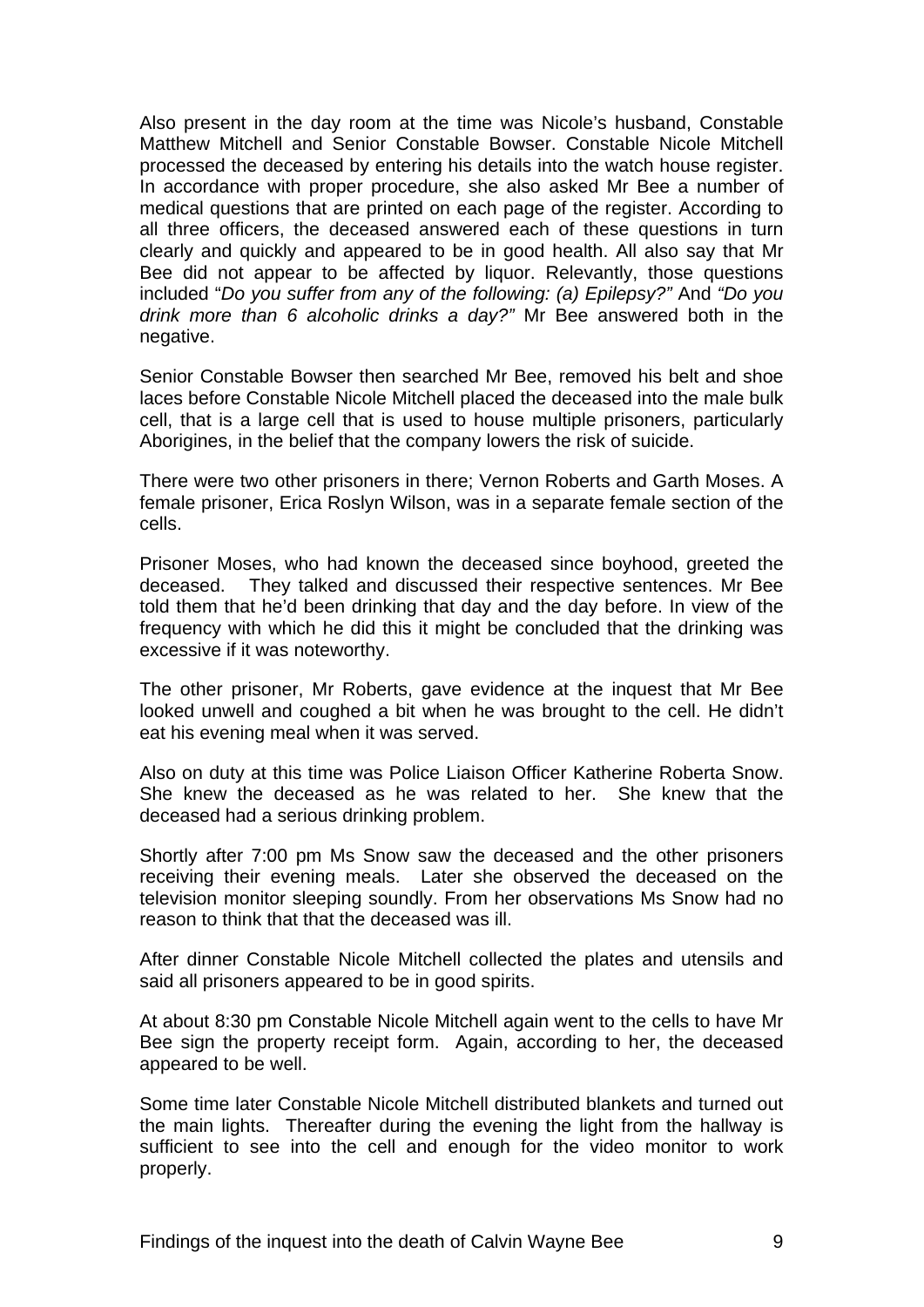Mr Moses says he heard the deceased snoring during the night. Mr Roberts remembers that Mr Bee appeared to sleep soundly and he did not hear him make any unusual noises during the night.

Throughout the remainder of her shift Constable Nicole Mitchell conducted periodic checks from the door way of the cell. She was able to maintain a near constant view of the prisoners on the closed circuit monitor in the control room as she attended to other paper work. She did not however, record these cell inspections in the register kept for this purpose: she says she was too busy to do so.

Constable Nicole Mitchell did not use the video recorder to record what it was showing because she considered there was no reason to do so. In any event she had not been shown how to use of the video system in the five or 6 months she had been there. It was clearly not the practice to do this at the Normanton watch house.

At about 11:30 pm on the night of 18 August 2003 Constable Matthew Mitchell came on duty. He noticed that his wife had not completed the cell inspection register and claims to have discussed with her the times when she had made those inspections and then wrote up the book.

He then took over responsibility for the prisoners and noticed the deceased and the two other male prisoners were asleep in the bulk cell. He also checked on the female prisoner in the female cell.

His wife and PLO Snow went off duty soon after Constable Matthew Mitchell came on and they left the station. Senior Constable Bowser, who was only relieving in Normanton and who was scheduled to leave the next day, was asleep in a spare room at the station.

Throughout the remainder of the shift Constable Matthew Mitchell conducted checks on the prisoners all of whom appeared to be sleeping well. He also monitored the prisoners via the closed circuit television monitor in the control room.

At no time that day or evening did the deceased complain to his de facto or the police that he had been feeling ill. Indeed, apart from the remark to prisoner Moses, which was not brought to the attention of the police, there was nothing by way of complaint, appearance, or conduct of the deceased which gave rise to any inkling of what was to occur the next morning.

#### *Sudden fitting in the morning*

The next morning at about 6.30am, Sergeant John McArthur, the officer in charge of the station, arrived for work and met with Constable Matthew Mitchell and had coffee. Sergeant McArthur then left to pick up the police prosecutor from a local motel.

After coffee Constable Matthew Mitchell went to the cells, woke the prisoners and directed them to have showers. He told them the prisoner transfers would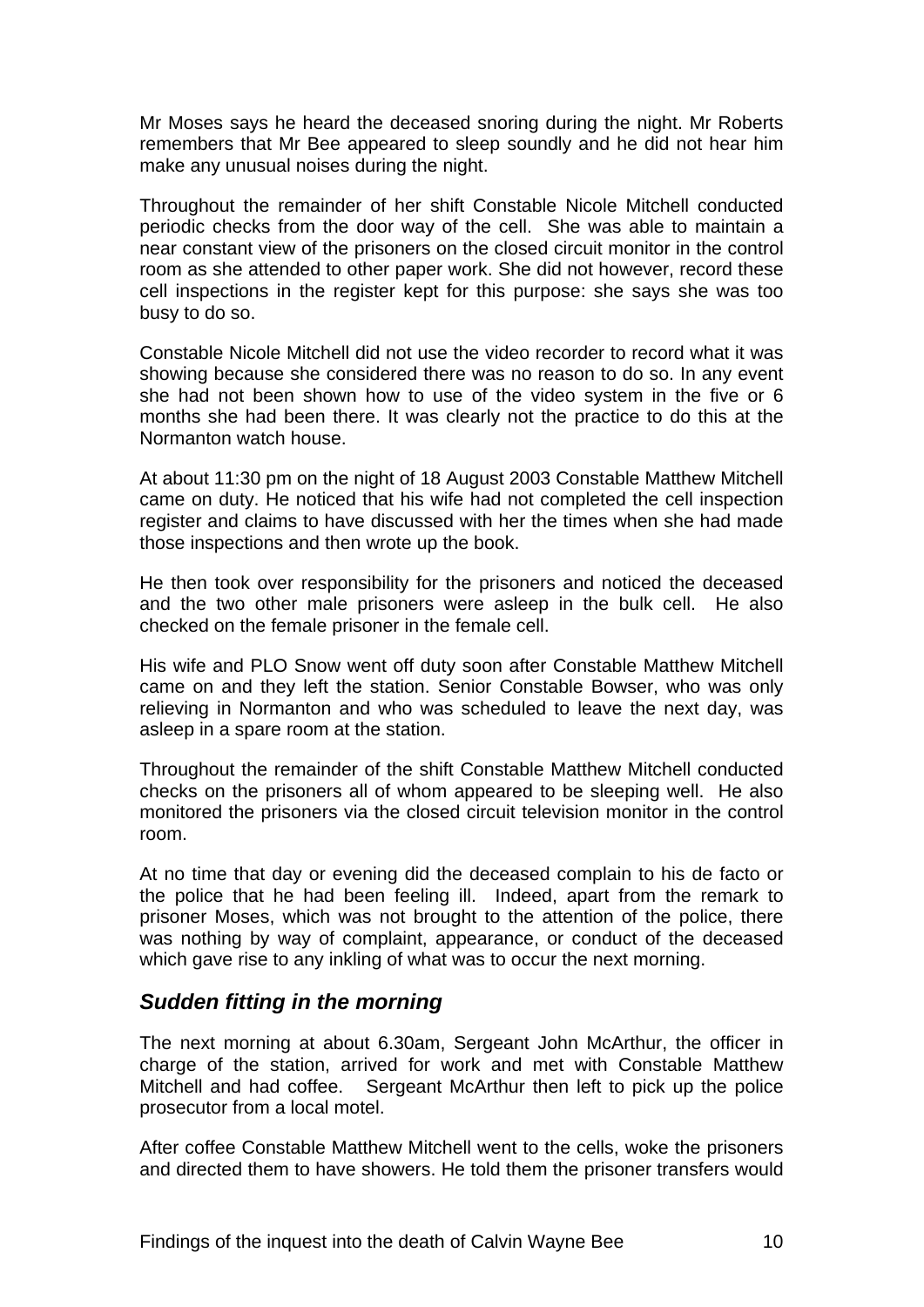be leaving in an hour and so they had to ready themselves. He left some toast that he had made for them. He says at this time he saw Mr Bee was awake but still lying down. Constable Mitchell then went back into the station.

Mr Roberts says that after he was woken he showered and came back to the bulk cell and ate his breakfast. Mr Moses stated that he saw the deceased go and sit on the toilet in the cell and later saw him again lying on the bench. Mr Bee did not eat any of his breakfast.

Prisoner Roberts was standing near the door of the cell, drinking a cup of tea and talking to Mr Moses when he saw Mr Bee begin to convulse. As he did so, Mr Bee began slipping off the bench and on to the floor. Mr Roberts sprang towards him to catch Mr Bee's head before it hit the floor. He turned Mr Bee onto his side and began rubbing his back and calling to him. He then ran to the cell door and alerted the police by yelling out "*Emergency!*"

Mr Moses also says he saw the deceased have a fit. He says Mr Bee was shaking and coughing while lying on his back. He says Mr Bee rolled off the bench onto the floor and continued to shake while on the ground. The prisoners tried to hold him still by his shoulders, patted him asking if he was alright. Mr Moses agrees that Mr Roberts put the deceased on to his left side facing the bench and started to rub his back and he says this was when the deceased vomited up some water. Both men also say there was a little blood in the regurgitant.

#### *Immediate first aid*

When Constable Matthew Mitchell was walking to the main area of the police station after delivering the prisoners meals to the cells, he heard shouts coming from the cells; *"Sergeant…Boss"*. He ran back into the cells and saw Mr Bee lying on the floor on his back with his head nearest the toilet. He saw one of the other prisoners trying to assist the deceased who was not moving. The prisoner said that the deceased had been convulsing. Constable Matthew Mitchell told the two prisoners to move to one side of the cell. He examined the deceased and placed him on his side in the recovery position. He says he could detect a pulse and could see that there was no obstruction in Mr Bee's throat. He says that he put his cheek near Mr Bee's cheek and was able to hear him breathing and see his chest rise and fall.

Constable Mitchell ran back into the police station and dialled triple zero which caused him to be connected to the Mt Isa police communications centre. He told the officer he spoke to there that he required an ambulance at the Normanton police station urgently. When he hung up the phone Constable Mitchell yelled for Senior Constable Bowser who he knew to be somewhere in the station. Constable Mitchell then ran back to the cells.

Senior Constable Bowser came out of the bathroom and ran to the watch house. He saw the bulk cell door was open. Inside he saw Constable Matthew Mitchell leaning over the deceased who was on his left hand side in the recovery position with his head towards the cell toilet with his feet angled away towards the door. Senior Constable Bowser says he could hear the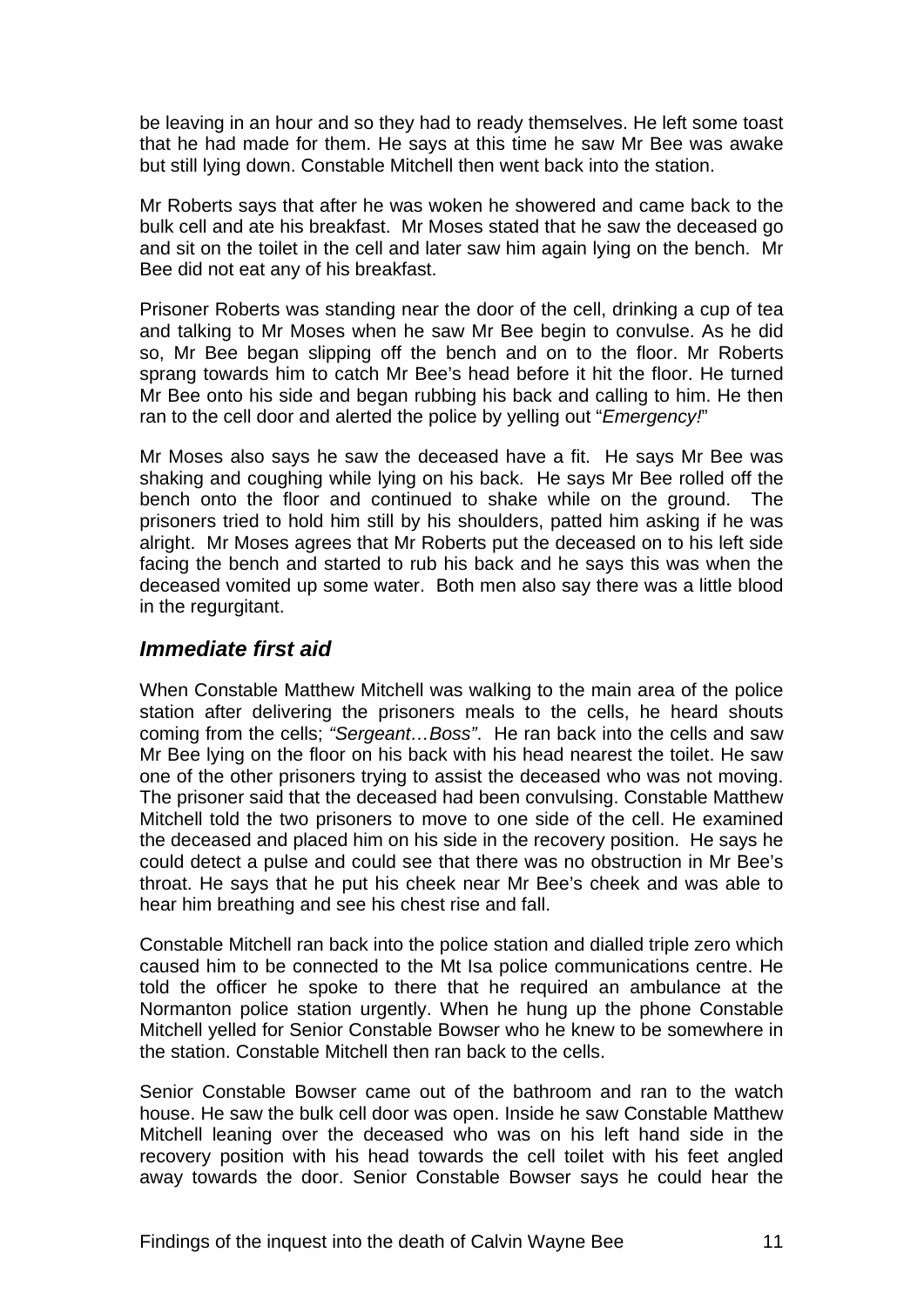deceased moaning a little bit. The other prisoners were at the other end of the cell. Constable Matthew Mitchell told his colleague he did not know what was wrong but that he could find a pulse and that the ambulance had been called. One of the prisoners told Senior Constable Bowser that the deceased was alright until he began fitting and fell from the bench. Both officers confirm that there was a small amount of blood on the floor near the deceased's mouth. Neither could see any obvious injuries to the deceased. Constable Matthew Mitchell then left the deceased with Senior Constable Bowser to go and give the ambulance access to the watch house.

 While waiting for the ambulance Senior Constable Bowser says he kept checking on the condition of Mr Bee who, he says, had a pulse and was breathing.

#### *Attempts at resuscitation*

At 7:06 am the officer in charge of the Normanton Ambulance Station, Wayne Fagg, received a call from the Mount Isa police communications advising an ambulance was needed urgently at the Normanton watch house. At 7:12 am the ambulance arrived at the watch house. On arrival in the cells Mr Fagg saw the man he now knows was Mr Bee unconscious on the floor lying on his left side. He was told that the deceased had taken a fit and hit his head. He saw a small amount of blood on the left hand side of the Mr Bee's head.

He found Mr Bee was non-responsive - that is he was not breathing and he had no pulse. When giving evidence, Mr Fagg at first volunteered that one of the officers present may have told him that there had been no pulse or breathing for some time but when cross-examined about this he seemed unsure.

A cardiac monitor recorded very low electrical activity from Mr Bee's heart. In an attempt to revive Mr Bee he activated the manual mode of the cardiac defibrillator and applied three cardiac shocks. Ventricular fibrillation was observed and ambulance officer Fagg commenced cardiac pulmonary resuscitation.

Around this time, Sergeant McArthur arrived and saw the attempts to resuscitate the deceased. He heard Ambulance officer Fagg say: *"Not looking too good.*" He moved the two male prisoners into the smaller cell.

Senior Constable Bowser helped the ambulance officer with monitors and shock equipment. The stretcher was retrieved from the ambulance and deceased was helped into the ambulance by the police officers. Ambulance officer Fagg advised Constable Matthew Mitchell to notify the Normanton Hospital of their pending arrival with a cardiac arrest patient.

Sergeant McArthur drove the ambulance to the hospital while the ambulance officer continued to try to resuscitate Mr Bee in the back. Upon arrival at the hospital no pulse or respiration was detected.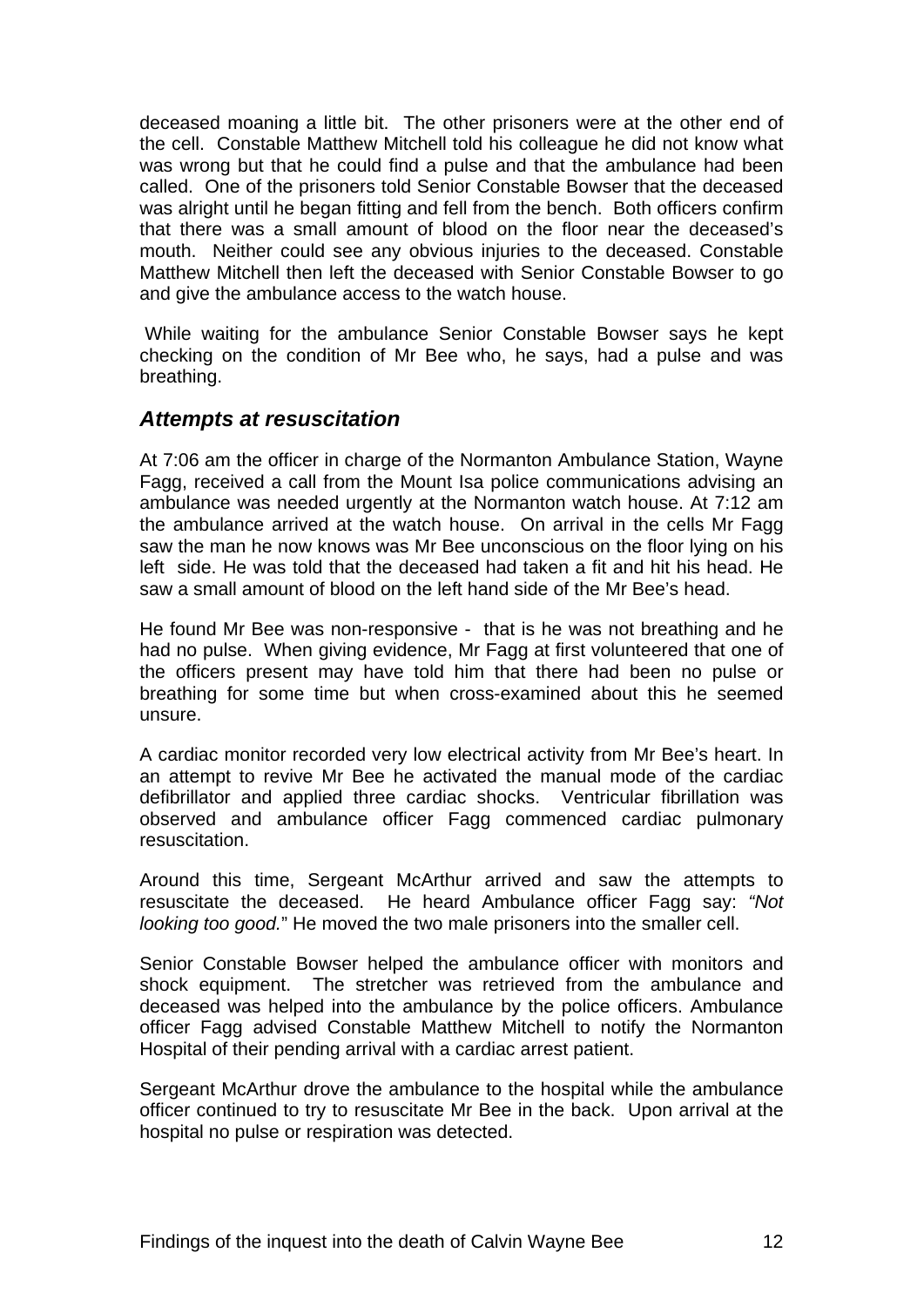### *Calvin Bee is pronounced dead*

At about 7:30 am the Medical Superintendent of the Normanton Medical Centre and the Kurumbah Health Clinic, Dr Christopher Paul Gilford was at his home adjacent to the hospital when received a call from the nurse on duty advising that a patient had arrived following a respiratory or cardiac arrest. He attended the emergency department where he observed the deceased, whom he knew, lying on a trolley. He found no signs of life. The pupils of the deceased were fixed and dilated. His electro cardia graph (ECG) showed no activity. A pulse was not detected and there was no respiratory effort. He was told that he had not had any pulse for about fifteen minutes.

At 7.45 am Dr Gilford pronounced life extinct and issued a Life Extinct Certificate. Dr Gilford states that the deceased's alcohol consumption would predispose him to having a fit after he had stopped drinking also giving him an increased risk of heart attack. Dr Gilford did not believe that there were any suspicious circumstances surrounding the death.

### *The autopsy and the medical opinion*

The next day Mr Bee's body was flown to the John Tonge Centre at Brisbane, where on 21 August an autopsy was conducted by Dr Beng Ong, an experienced forensic pathologist.

Examination of Mr Bee's brain and liver showed evidence of chronic alcohol abuse. There were also changes to part of his brain that suggested an earlier trauma that left permanent damage of a type likely to lead to epilepsy. These, coupled with neuronal necrosis – death of brain cells - in other parts of the brain, led Dr Ong to conclude that Mr Bee may have had an epileptic seizure that resulted in his sudden death. Although he found a fresh bruise on Mr Bee's left temple, Dr Ong considered that this could have been caused by mild trauma such as would be expected if he hit his head while suffering a seizure. He found *"(T)here is no evidence of recent significant trauma in the deceased."* Toxicological analysis showed *t*here was no alcohol in Mr Bee's blood at the time of death*.* 

Another possible explanation for the seizure that led to Mr Bee's death is the withdrawal of alcohol he experienced when he was at court on the afternoon before his death and then in the watch house over night. Dr Robert Hoskins, the Director of the Clinical Forensic Medicine Unit, gave evidence that it is well recognised that alcoholics and some other drug abusers will suffer seizures when they are deprived of their drug of choice but that this is unusual within the first 24 hours of abstinence. The local medical superintendent, Dr Gilford, however, said he was aware of such seizures being experienced within shorter periods of time than that quoted by Dr Hoskins.

The difficulty in identifying the cause of the fatal seizure in Mr Bee's case is that it doesn't fit easily within any of the more recognised patterns, in that he had not previously suffered a seizure and he had only been abstinent for about 18 hours. On the other hand there was found at autopsy, pathological evidence that could explain a seizure of this type.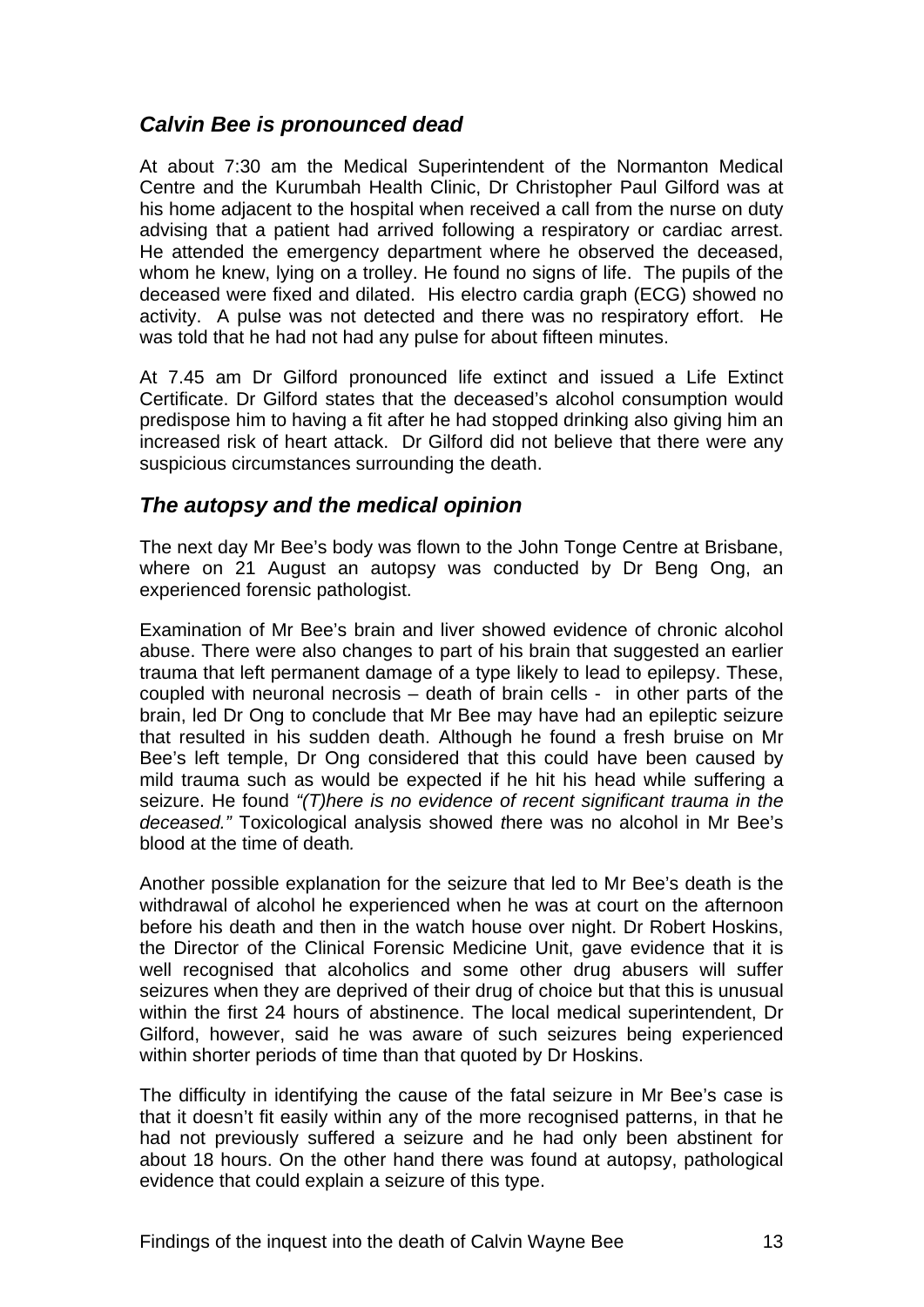This difficulty is compounded by the limited understanding neurologists still have of the mechanism of death in such cases. Indeed, so limited is the current knowledge that a category of death called sudden unexplained death in epilepsy has been fashioned. It is an exclusionary diagnosis with which a death may be labelled if it has the appropriate characteristics and there is no other more likely cause of death.

# **Findings required by s. 43 – particulars of deaths**

I am required to find, so far as has been proved, who the deceased was and when, where and how he came by his death.

As a result of considering all of the material contained in the exhibits and the evidence given by the witnesses I am able to make the following findings.

**The identity of the deceased:** the dead man was Calvin Wayne Bee

**Place of death**: Mr Bee died in the watch house in Normanton, near the gulf of Carpentaria, Queensland

**Date of death**: He died on 19 August 2003

**Cause of death**: Mr Bee's death should be classified as Sudden Unexpected Death in Epilepsy (SUDEP).

## **The Committal Question**

Insofar as it is relevant to this case, the Coroners Act provides in s24, s41(1) and s43 that if a coroner holding an inquest into a death, considers that the evidence is sufficient to put a person on trial for murder or manslaughter, the coroner may order that the person be committed for trial.

It is not my role as Coroner to decide whether any person is guilty of an offence in connection with the death of the deceased who died in the Normanton Watch house or indeed, even whether the prosecutorial discretion should be exercised in favor of presenting an indictment and bringing the matter before a jury.

Rather, I only have jurisdiction to determine whether anyone should be committed for trial. That requires I consider whether a properly instructed jury *could,* on all of the evidence presented at the inquest reasonably convict any person of any of the offences that are raised by the evidence.<sup>11</sup>

There is no evidence indicating at any stage after Mr Bee was taken into custody that any person did any act intending to cause him any harm. Nor is there any evidence that any willed act caused his death. There are no

<u>.</u>

<sup>11</sup> see *Short v Davey* [1980]Qd R 412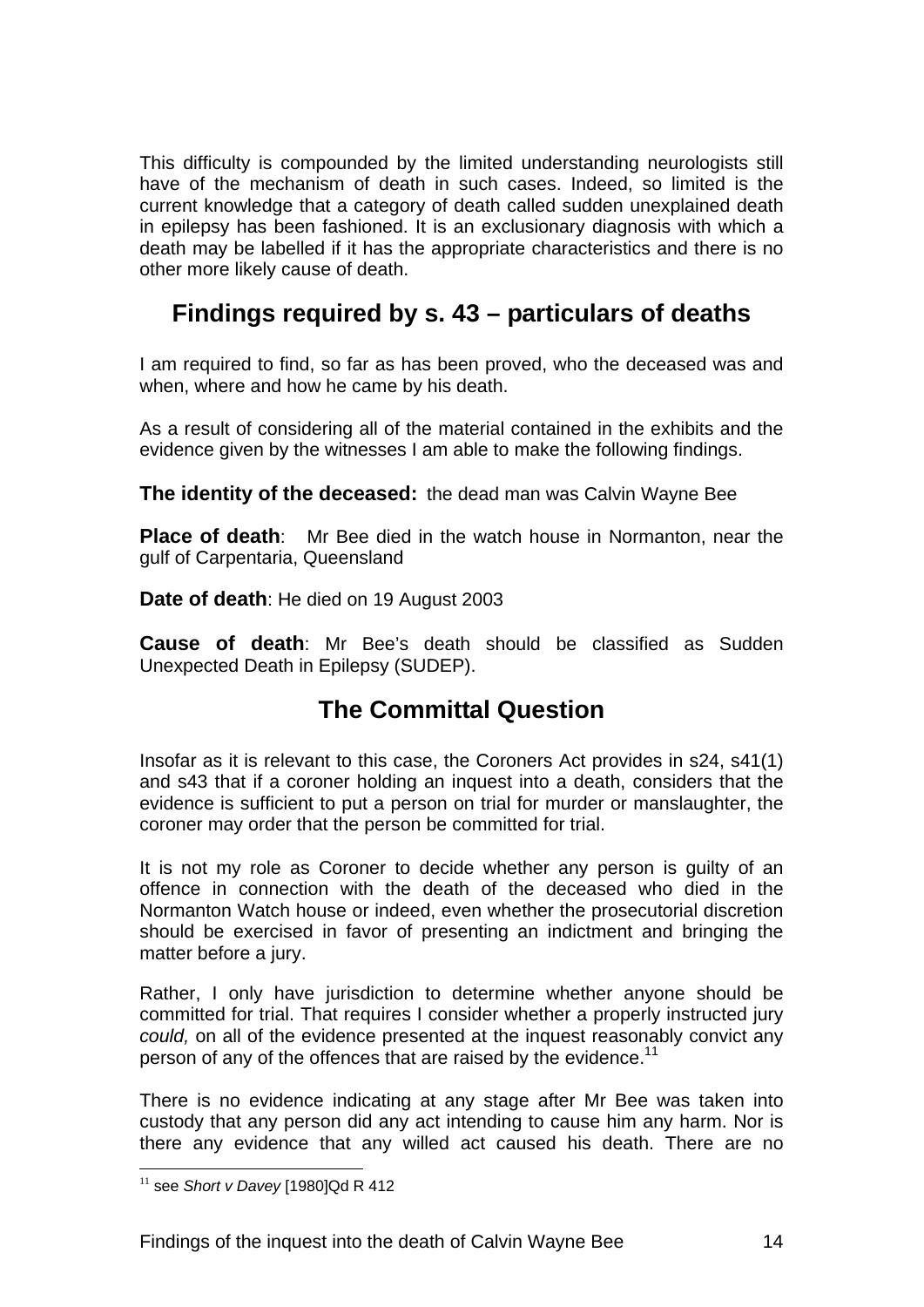suspicious circumstances in the death of the deceased. There is nothing to suggest that the deceased died by anything other than natural causes. In those circumstances, neither the offence of murder nor what is referred to as voluntary manslaughter arises for consideration.

### *Manslaughter by failing to provide necessities of life*

Therefore that only leaves for my consideration the Code provisions that deal with the common law offence of involuntary manslaughter that impose special duties of care on people, the breach of which can provide the causal link between the death and the persons on whom the duty is cast if criminal negligence can be established.

The provision with possible application to this case is Section 285. Insofar as it may be relevant to this case, it provides that:-

*"It is the duty of every person having charge of another who is unable by reason of …detention… to withdraw himself … from such charge, and who is unable to provide himself… with the necessaries of life …to provide for that other person the necessaries of life; and the person is held to have caused any consequences which result to the life or health of the other person by reason of any omission to perform that duty."* 

To succeed, a prosecution under this section would require proof that:-

- the police had the deceased under their charge or control;
- he was unable to withdraw himself from their control:
- they failed to provide to deceased the necessaries of life; and
- as a result of that failure Mr Bee died.

There is no doubt about the first two elements – the deceased was in secure custody. In relation to the third and fourth, the Crown would need to persuade a jury that the necessaries of life which were not supplied were medication to prevent fitting or the application of appropriate resuscitation measures once his need for them became apparent and that those failures caused the death of Mr Bee. I believe a jury could be so satisfied.

Section 285 is contained in chapter XXVII of the Code entitled "*Duties relating to the preservation of human life.*" Unlike some of the other sections in that chapter, the duty it imposes does not seem to be mediated by reference to reasonable care; on the contrary, on its face, section 285 seems to create an offence of strict liability  $-$  if, in the circumstances that exist, a person is required to supply necessaries of life, they are responsible for any consequences of a failure to do so.

However the section has to be read in conjunction with chapter 5 "*Criminal responsibility"* and the general law in relation to criminal negligence.

All of the officers who were involved in the control of Mr Bee while he was in custody on the day before and the day of his death have given evidence that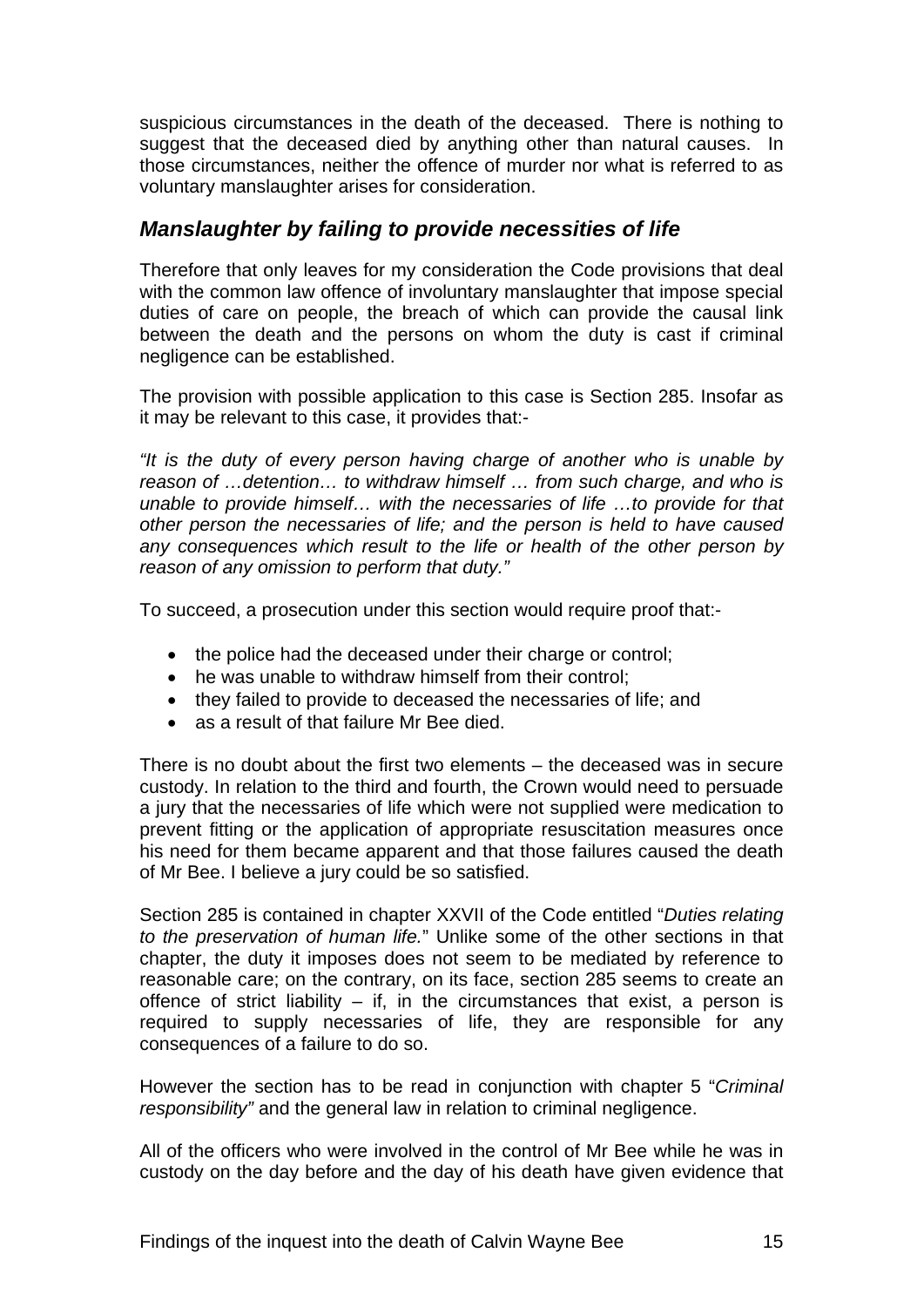they believed he was reasonably healthy and well and, up until the time that he began convulsing, suffering from no illness that would require them to seek medical attention for him. It would now seem clear that in this regard they were mistaken. However, s24 provides that a person who omits to do an act under an honest and reasonable but mistaken belief in the existence of a state of things is not criminally responsible for the omission to any greater extent than if things were as they believed.

In this case, I do not believe that the Crown could prove to the criminal standard that the officers' beliefs concerning the health of Mr Bee were either unreasonable or not honestly held. In those circumstances they could not be held liable for their failure to get him prophylactic medication.

The other aspect of the conduct of the officers which needs to be scrutinized from this perspective is their provision of first aid once Mr Bee's convulsing became known to them. When it was discovered that the deceased had taken a fit, the police acted swiftly and properly by checking for a pulse, clear airways and by placing Mr Bee in the recovery position. There was a police officer with the deceased at all time checking on Mr Bee while waiting for an ambulance to arrive. Both officers say that they did not commence cardiopulmonary resuscitation because Mr Bee was still breathing and had a pulse. There must be some doubt as to the accuracy of these claims in view of the evidence of the ambulance officer, Mr Fagg, that when he arrived he could detect no signs of life in Mr Bee. On one view of the evidence it seems likely that Mr Bee's pulse and breathing stopped some time before the ambulance arrived. If a jury were persuaded that the officers had omitted to respond with sufficient promptitude to Mr Bee's resuscitation needs it could be argued that these omissions brought their conduct within the provision of s285.

However, in my view the evidence would not enable the Crown to prove that the failure to provide more timely resuscitation caused Mr Bee's death. Further, even if that could be proven, I am not satisfied that such an omission would be so far below the standard of what could reasonably be expected as to amount to criminal negligence having regard to the very short time for which it apparently continued.

The courts have consistently, and understandably, held that to be criminally liable the prosecution needs to prove a more blameworthy departure from the expected standards than is required by a plaintiff seeking civil redress. The classic judicial articulation of this difference is found in *R v Bateman*12 where Hewart LCJ said:-

*In explaining to juries the test which they should apply to determine whether the negligence in the particular case amounted or did not amount to a crime, judges have used many epithets, such as "culpable", "criminal", "gross", "wicked", "clear", "complete". But, whatever epithet be used, and whether an epithet be used or not, in order to establish criminal liability the facts must be* 

<sup>&</sup>lt;u>.</u> <sup>12</sup> *R v Bateman* (1925) 94 LJKB 791; [1925] All ER Rep 45; (1925) 19 Cr App R 8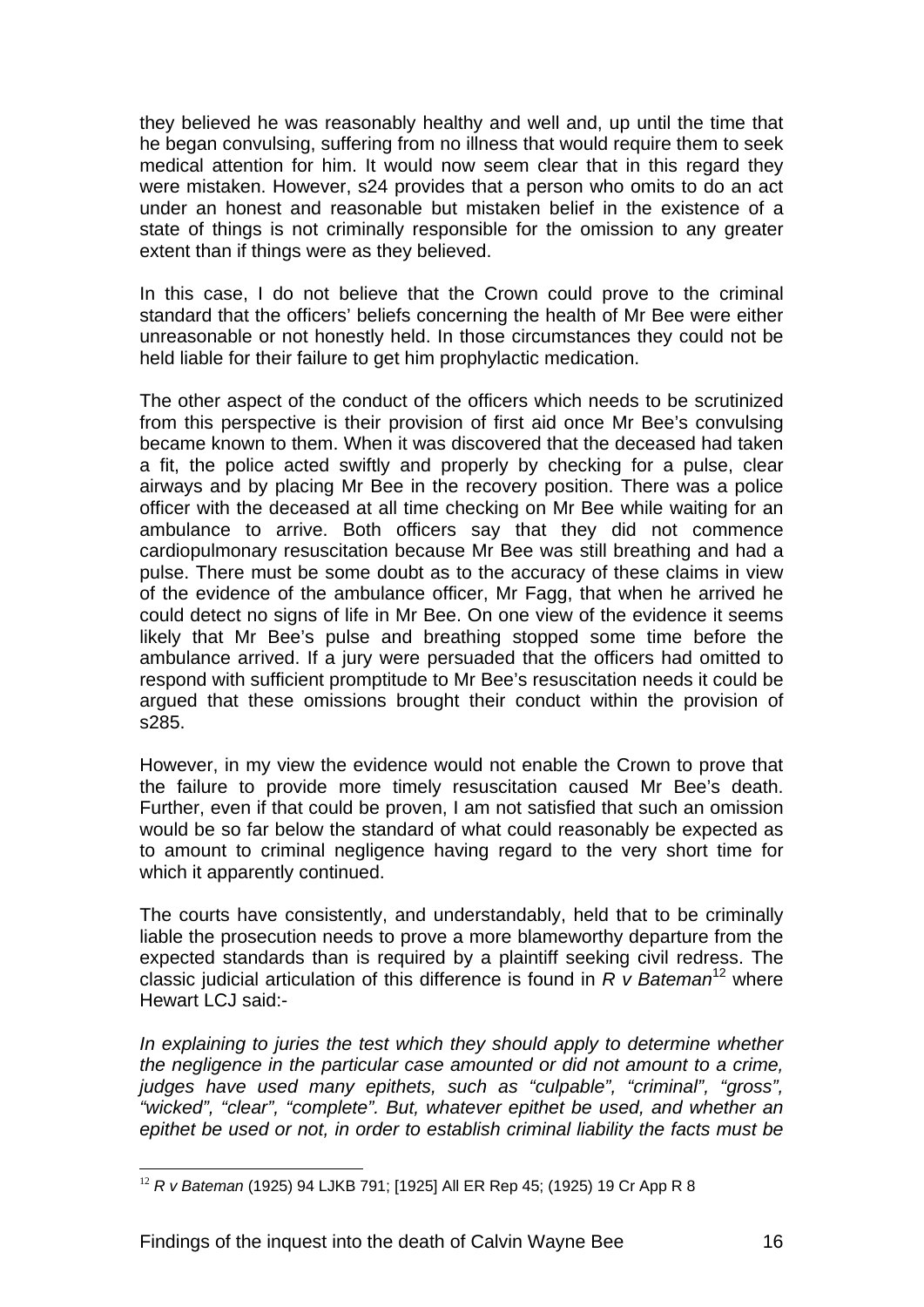*such that, in the opinion of the jury, the negligence of the accused went beyond a mere matter of compensation between subjects and showed such disregard for the life and safety of others as to amount to a crime against the State and conduct deserving punishment ... It is desirable that, as far as possible, the explanation of criminal negligence to a jury should not be a mere question of epithets. It is in a sense a question of degree and it is*  for the jury to draw the line, but there is a difference in kind between the *negligence which gives a right to compensation and the negligence which is a crime. (emphasis added)* 

I do not consider that in this case any negligence that may be able to be proven against the officers would have the qualities identified by His Honor. Accordingly, for all of these reasons I find that no person should be committed for trial in connection with Mr Bee's death.

In this section dealing with the committal issue I have of necessity taken the view of the evidence most critical of the officers as I am required to do when determining whether a jury could convict them. Having disposed of that issue, I am inclined to observe that a more charitable view of their actions is probably also more reasonable. I believe that all those involved with Mr Bee during the period in question did all that could reasonably be expected of them and that none of their actions contributed to his death.

## **Recommendations – riders**

#### *Introduction*

In addition to establishing the details of a particular death, an inquest is also an opportunity to identify practices or procedures that could contribute to other deaths in future. Pursuant to s.43(5) of the Act I am authorized to make riders or recommendations designed to reduce the likelihood of similar deaths to that investigated by this inquest.

In this case there were a number of issues that raised concern from this perspective, namely:-

- the inadequacy of surveillance of prisoners in the Normanton watch house;
- the practice in relation to recording the results of cell inspections, and
- the limited approach to the assessment of and response to alcohol withdrawal risk;

#### *Video surveillance of prisoners*

In the 6 months between their arrival at Normanton and this death, neither of the Constables Mitchell had received any instruction in the operation of the video-system at Normanton police station nor training as to when the cells should be video recorded rather than just monitored.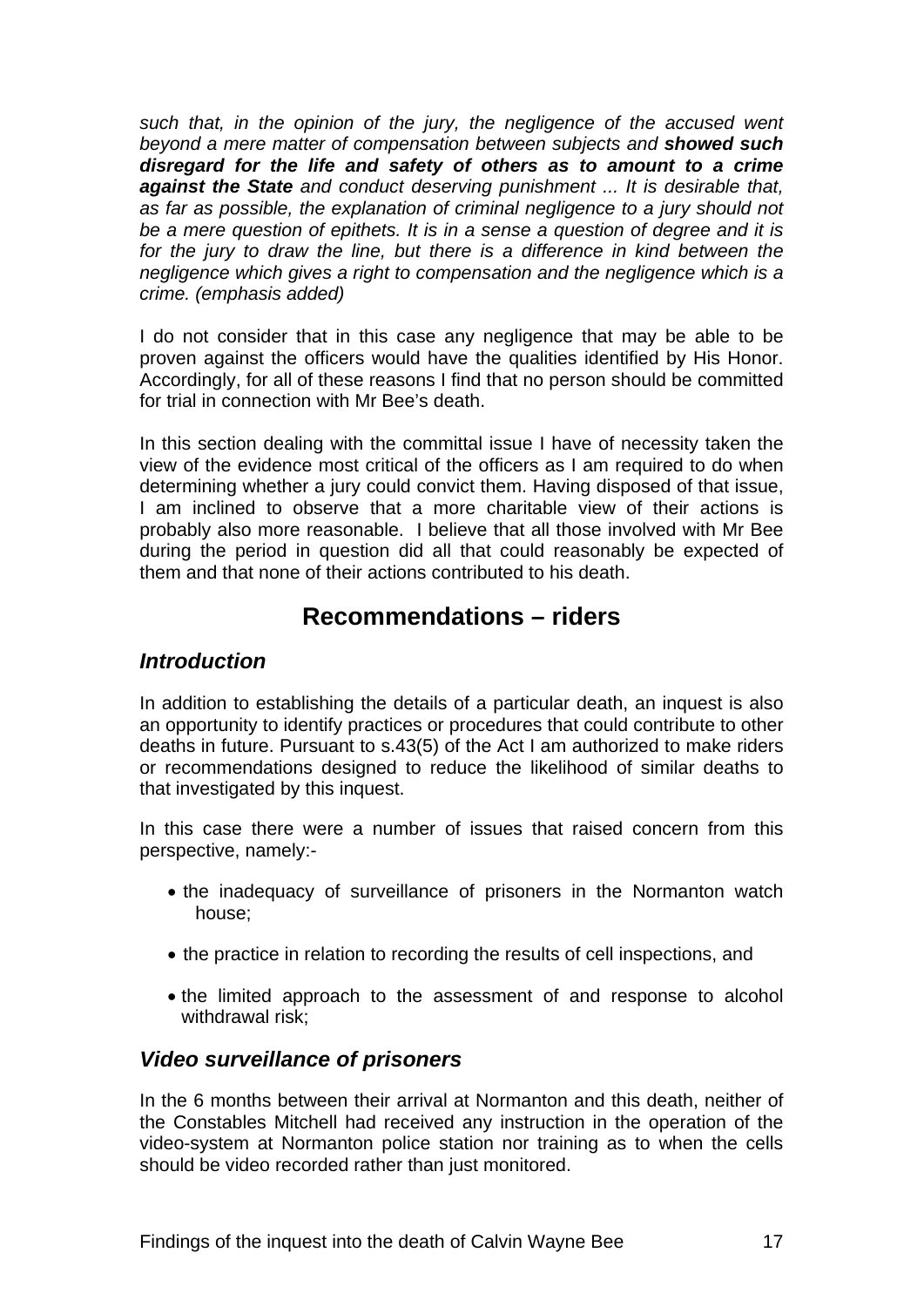The standard operating procedures for the Normanton police station in force at the time of this death deal with the video equipment on the basis that "*the best way of understanding the workings of these devices is by experiment, and by asking questions of experienced staff."* They did not make any mention of when the equipment was to be used or when the cells were to be recorded. These deficiencies were not detected during routine station inspections.

The investigating officer sensibly recommended that these shortcomings be addressed by an amendment to the standard operating pocedures that made the officer in charge of the station responsible for training all officers, mandated a register of video tapes be maintained and stipulated that the recording equipment be used on every occasion that a person is placed in custody.

Those recommendations were accepted but surprisingly, it seems that as recently as July this year they had still not been implemented.13 The District Officer has issued a written instruction directing that this happen forthwith. In view of that action no further comment should be needed from me in this regard.

### *Recording watch house inspections*

Constable Nicole Mitchell did not complete the prisoner inspection register after each inspection of the prisoners but rather said she believed that it was acceptable to do this at anytime before the completion of her shift. The potential for inaccuracy to result from such a practice is obvious. Accordingly the investigating officer recommended that the relevant section in the O.P.M. be amended. This has happened and there is therefore no need for further comment from me.

## *Assessment of alcohol withdrawal risk*

As discussed earlier in these findings, one of the possible causes of the seizure that led to Mr Bee's death was alcohol withdrawal. The evidence of Dr Hoskins is that people who are at risk of developing a seizure from this cause usually display easily identifiable symptoms and that once identified this risk is readily ameliorated by the administration Diazepam, a cheap and relatively benign sedative.

I am also aware of other expert evidence that suggests that such seizures can occur with very little warning. The Royal Commission into Aboriginal Deaths in Custody Report into the death of John Raymond Pilot, concerned a man who died in a similar way to the deceased in this inquest. In that case, Commissioner Wyvill QC quoted from the evidence he had received from a relevantly experienced psychiatrist, a Dr Price, who said:-

*'... the form of convulsive movements which would come on really without any warning whatsoever, that one minute the* 

 $13$  see exhibit 2.5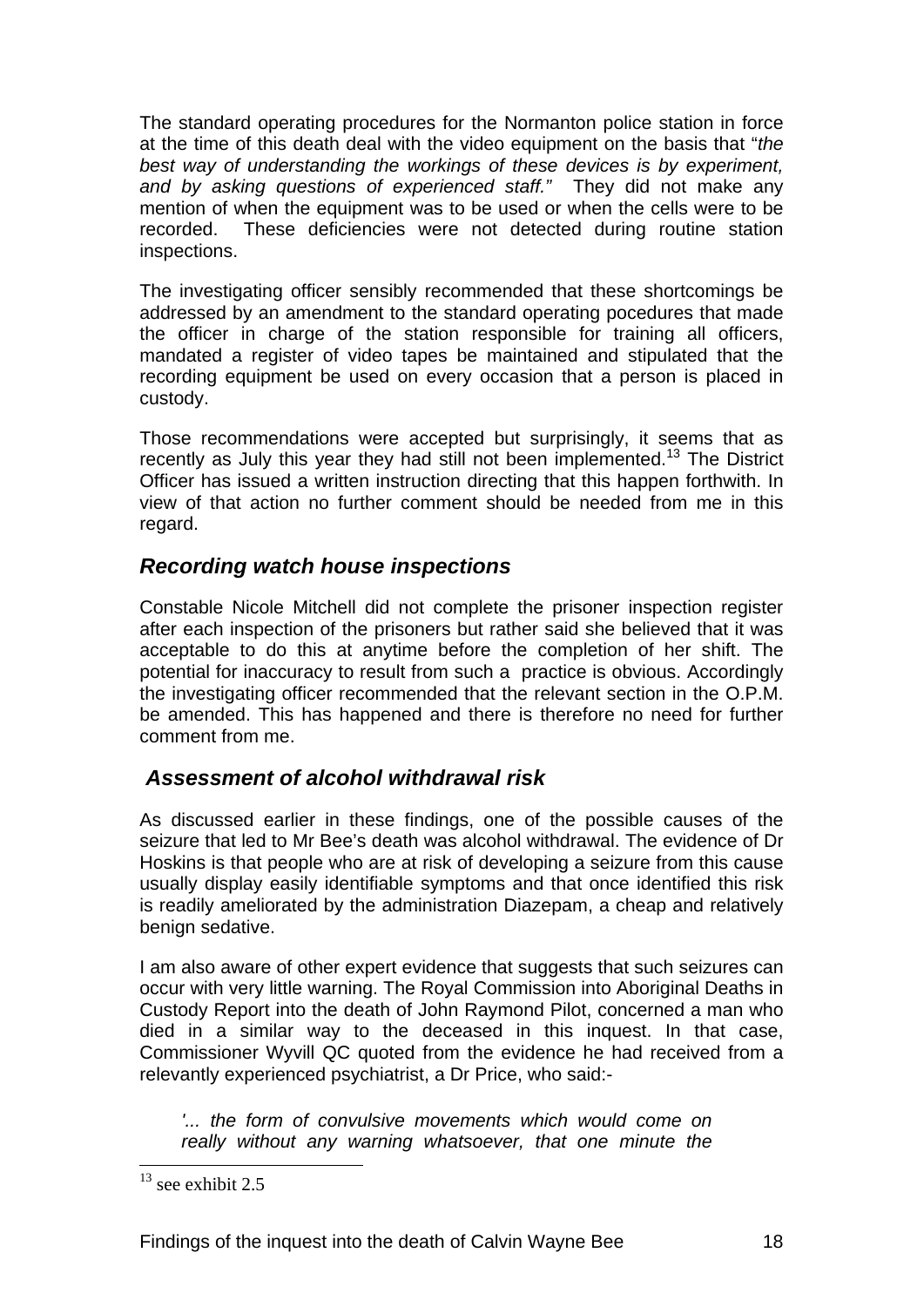*patient or the person might appear to be relatively normal and the next minute they might actually be in an epileptic seizure or in alcoholic withdrawal seizure [which] would be indistinguishable from an epileptic fit.'"<sup>14</sup>*

The police service is aware that alcohol dependency can lead to numerous health complications and so seeks to identify those who might be at risk by asking questions of all detainees when they are admitted to a watch house. The effectiveness of this method of identifying those who might be at risk of withdrawal seizures is limited by the widespread habit among alcoholics of under reporting the extent of their alcohol abuse. Mr Bee exhibited this tendency on his last incarceration.

Dr Hoskins also gave evidence that there are relatively simple instruments that can be administered that will assess a person's withdrawal risk more effectively than the current bald, closed question relating to six drinks per day.

Once a person is identified as being at risk, it is then necessary to take some preventative or prophylactic action such as the administration of Diazepam. The challenge is to implement a system that does not over-burden the paramedical or clinical services available to the police service, while still ensuring those who are in need of preventive medicine receive it quickly. I do not believe that I have sufficient data to say how that challenge should be addressed.

#### **Recommendation 1. –** *A review of the assessment and treatment of alcohol withdrawal risk among watch house detainees*

*Accordingly, I recommend that the QPS, liaise with the Director of Queensland Health's Clinical Forensic Medicine Unit to review the most effective way to identify and respond to alcohol withdrawal risk among watch house detainees with particular attention to the special needs of remote watch houses*.

#### *Alcohol abuse among Indigenous Australians*

An inquiry into Aboriginal health and alcoholism is beyond the scope of the inquest. However, to make no reference in these findings to alcohol abuse, intra-family violence and unemployment among the Aborigines of Normanton would be to fail to avert to a seminal contributing factor to the death of Calvin Bee. The extent to which the condition of the deceased is common among Aboriginal people in this region and the State generally is sadly notorious.<sup>15</sup>

In my findings on the death of a Death of a Hope Vale Man in an Aboriginal

 $14$  Chapter 9

<sup>15</sup> see Justice T Fitzgerald QC (Chair), *Cape York Justice Study* (CYJS), November 2001 (further, as regards alcohol abuse and policing on Aboriginal communities); Queensland Government (DATSIP), *Making Choices About Community Governance*, Green Paper, *Review of Indigenous Community Governance*, March 2003 at 10-15; Queensland Government (DLGPSR), *Community Governance Improvement Strategy*, December 2004;